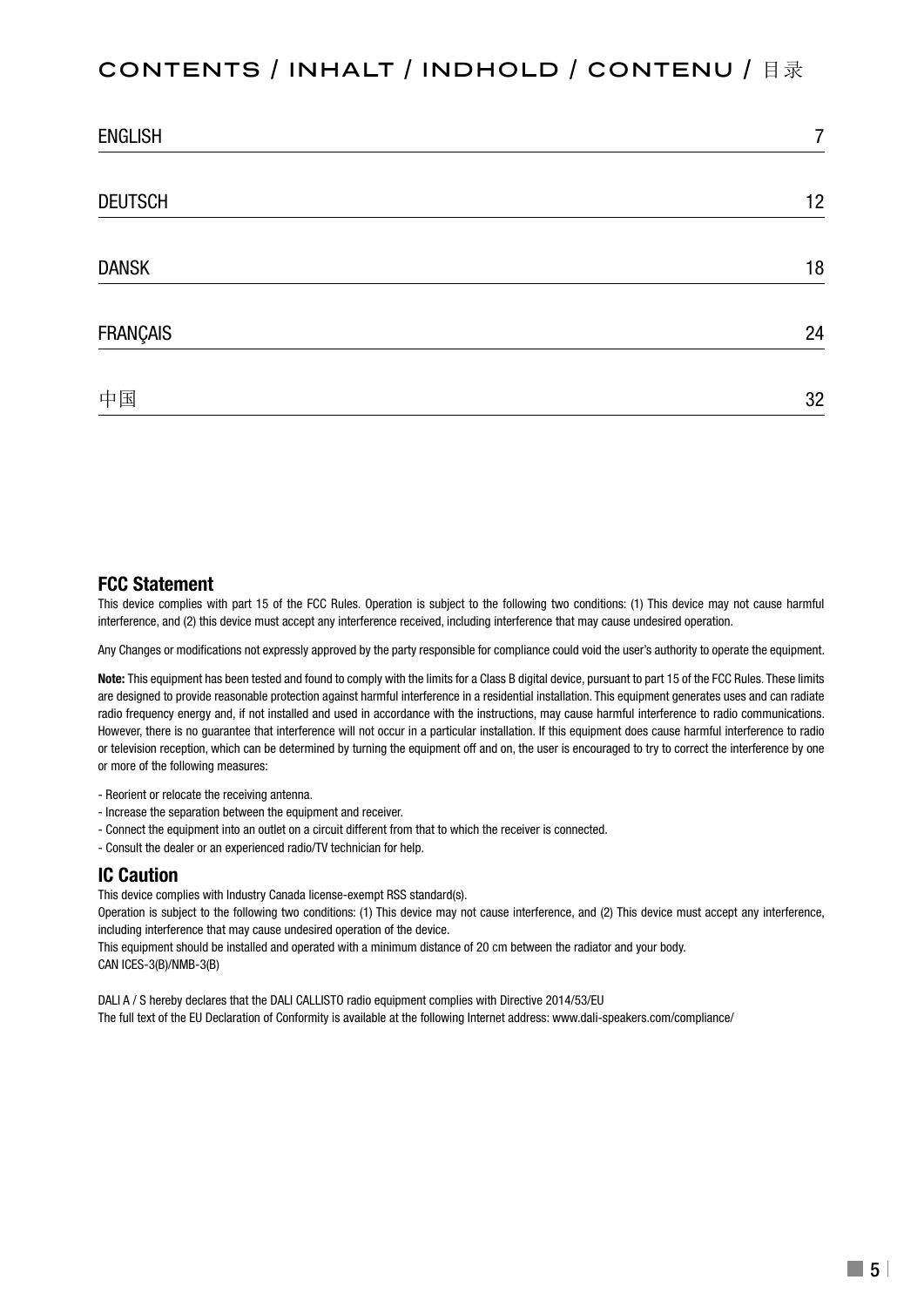

# **INSTRUCTIONS IMPORTANTES RELATIVES A LA SECURITE**

- Lisez les instructions vous devez prendre connaissance de toutes les instructions de sécurité et d'utilisation avant d'utiliser la grais: l'équipement. 1. intended to alert you to the presence of non insulated 13.
- 2. Conservez les instructions les instructions de sécurité et d'utilisation doivent être conservées pour pouvoir être consultées ultérieurement. 2.
- Tenez compte des avertissements tous les avertissements figurant sur l'équipement et les instructions d'utilisation doivent cou liquing tour liquing en la terme de la être respectés. 3.
- 4. Suivez les instructions toutes les instructions de fonctionnement Réparat et d'utilisation doivent être suivies. 4.
- Eau et humidité l'équipement ne doit pas être utilisé à proximité 5. operating instructions should be adhered to. 14 Object and liquid entry care should be taken so that d'eau ; par exemple, près d'une baignoire, d'un lavabo, d'un évier, electrique d'ann le d'un bac à lessive, dans un sous-sol humide ou près d'une piscine, etc. Afin de réduire le risque d'incendie ou de décharge électrique, 16. service in de redaire le risque d'internate eu de décharge chedrique,<br>Nettoyage – n'utilisez jamais de produit nettoyant liquide.



- 6. par du powert in a gradu power and the correct or the supports – l'équipement doit uniquement être and par du preuve de prudence lorsque vous déplacez l'ensemble chariot/ c) de l'équ or exhibit a manufacturer de vous blesser s'il venait à basculer.  $\frac{1}{10}$  si l'é installé sur un chariot ou un support si ce type d'installation est  $h(x) = \frac{1}{2} \sum_{n=0}^{\infty}$ recommandé par le fabricant. Lorsqu'un chariot est utilisé, faites
- 7. Installation murale ou au plafond si l'équipement peut être monté au mur ou au plafond, il doit être installé uniquement selon <sup>e) present</sup> les recommandations du fabricant. the application of the application that described in the operation of the operation of the operation of the operation of the operation of the operation of the operation of the operation of the operation of the operation of 7.
- 8. Ventilation l'équipement doit être installé de manière à ce que son emplacement ou sa position ne perturbe pas la ventilation  $\Box$ correcte. Par exemple, l'équipement ne doit pas être installé sur un canapé, un tapis ou une surface semblable, susceptible dousliner les ouvertures de vermaturir, in ne doit pas eue mistaire<br>dans un renfoncement (par exemple, dans une bibliothèque ou une armoire) susceptible de gêner la circulation d'air à travers les d'obstruer les ouvertures de ventilation ; il ne doit pas être installé 18. ouvertures de ventilation. 8.
- 9. Chaleur l'équipement doit être éloigné de toute source de d'autres appareils (y compris des amplificateurs) produisant de la chaleur. chaleur telle qu'un radiateur, une grille de chauffage, un poêle ou  $\sqrt{1-\alpha}$ 
	- 10. Sources d'alimentation électrique l'équipement doit uniquement etre de mains de mains sociale de la proprietation de la mains de la production de la production de la product<br>être connecté à une source d'alimentation électrique conforme à la description fournie dans les instructions d'utilisation ou aux marquages présents sur l'équipement.
		- 11. Protection du cordon d'alimentation les cordons d'alimentation doivent être positionnés de manière à éviter tout risque de piétinement ou de pincement par un objet posé sur ou placé contre eux. Faites particulièrement attention aux cordons au niveau des fiches d'alimentation électrique, des prises de courant et à l'endroit auquel le cordon sort de l'équipement.

12. Utilisez uniquement un chiffon sec pour essuyer la poussière et la graisse.

ence of sufficient may be rigated and the production de production de rigated by production de production de production de production de production de production de production de production de production de production de p l'équipement doit être débranché de la prise de courant lorsque l'équipement n'est pas utilisé pendant une période prolongée et en cas d'orage.

operating and maintenance (see  $\overline{14}$ . the literature accompanying the appliance.

15.

16.

a)

Pénétration d'objets et de liquides – veillez à ce qu'aucun objet ou liquide ne pénètre dans l'enceinte par les ouvertures de l'équipement.

Réparation – l'utilisateur ne doit pas tenter de réparer l'équipement, hormis dans les situations décrites dans les instructions d'utilisation. Toute autre réparation doit être confiée à un réparateur qualifié. Afin de réduire le risque de décharge électrique, n'enlevez pas le couvercle (ou le panneau arrière), car l'équipement ne comporte aucune pièce réparable par l'utilisateur.

Dommages nécessitant réparation – l'équipement doit être réparé par du personnel qualifié dans les situations suivantes :

- Si le cordon d'alimentation ou la prise ont été endommagés : ou b)
- Si des objets sont tombés ou du liquide s'est déversé à l'intérieur de l'équipement ; ou c)
- Si l'équipement a été exposé à la pluie ; ou d)
- si l'équipement ne semble pas fonctionner normalement, ou<br>El l'équipement ne semble pas fonctionner normalement, ou présente une altération significative des performances ; ou e)
	- Si l'équipement est tombé, ou l'enceinte a été endommagée.



18. Débranchement du secteur - La fiche secteur est un dispositif de débranchement et doit rester facilement accessible durant l'utilisation. Afin de débrancher complètement l'appareil du secteur, la fiche secteur doit être débranché de la prise de courant.



Ce produit contient des pièces électriques ou électroniques. Si elles ne sont pas mises au rebut correctement, la présence de ces pièces peut potentiellement avoir des effets négatifs sur l'environnement et la santé humaine. La présence de cette étiquette sur le produit signifie qu'il ne

5 vous avez la responsabilité de vous assurer de la mise au doit pas être mis au rebut comme un déchet non trié, mais doit être collecté séparément. En tant que consommateur, rebut correcte de ce produit.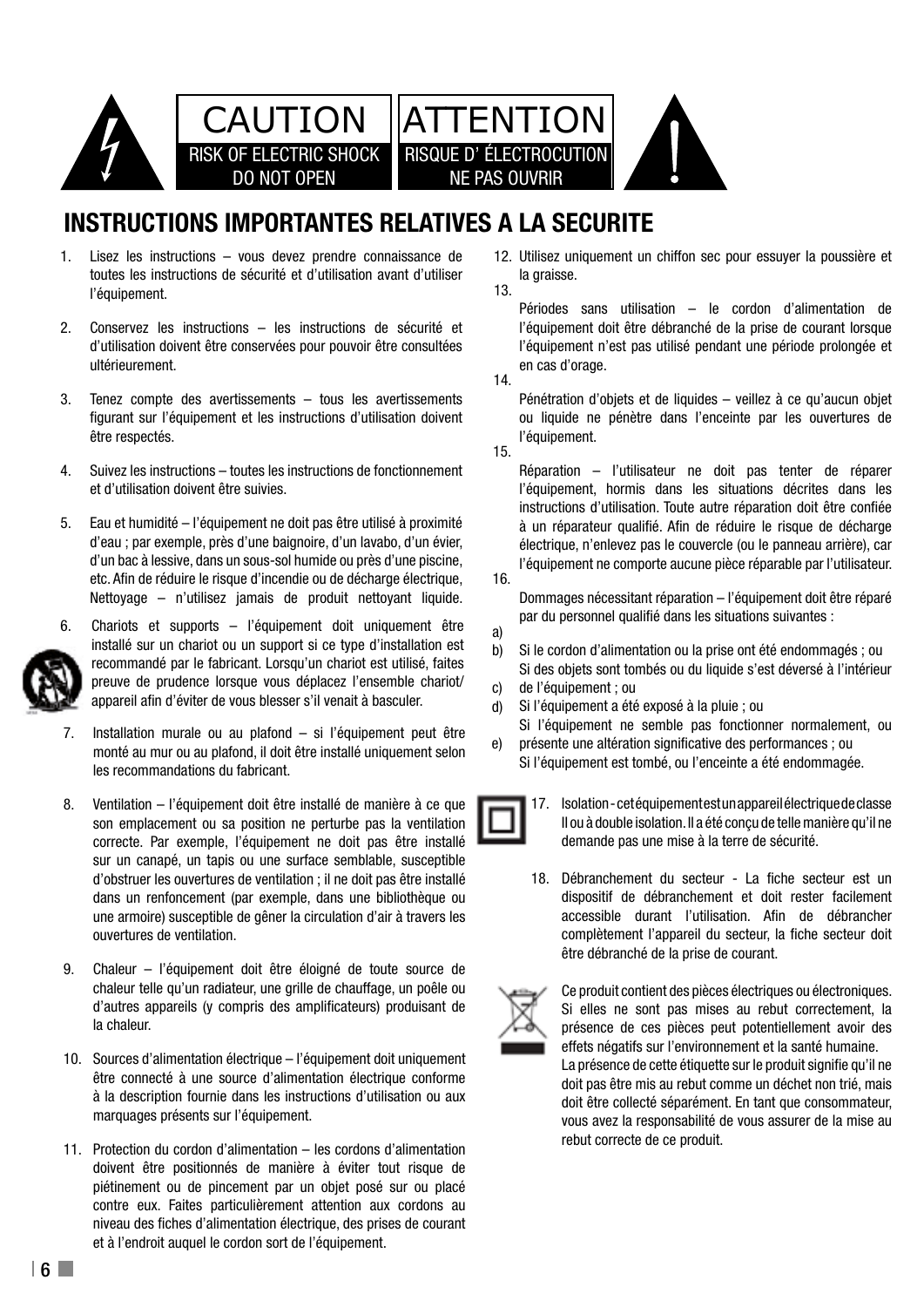| JK<br>,<br>1<br>J<br>٠<br>ĸ<br>×<br>۱<br>۱<br>ı<br>ī<br>ĸ<br>٠<br>ı. | ł<br>١<br>٠ |
|----------------------------------------------------------------------|-------------|
|----------------------------------------------------------------------|-------------|

# **CONTENTS**

| 1.0 INTRODUCTION              | 8  |
|-------------------------------|----|
| 2.0 UNPACKING                 | 8  |
| 3.0 POSITIONING               | 8  |
| 4.0 CONNECTION                | 9  |
| 5.0 USAGE                     | 9  |
| 6.0 THE LISTENING ROOM        | 10 |
| 7.0 RUNNING-IN                | 10 |
| 8.0 CLEANING AND MAINTENANCE  | 10 |
| 9.0 DISPOSAL                  | 10 |
| 10.0 TECHNICAL SPECIFICATIONS | 11 |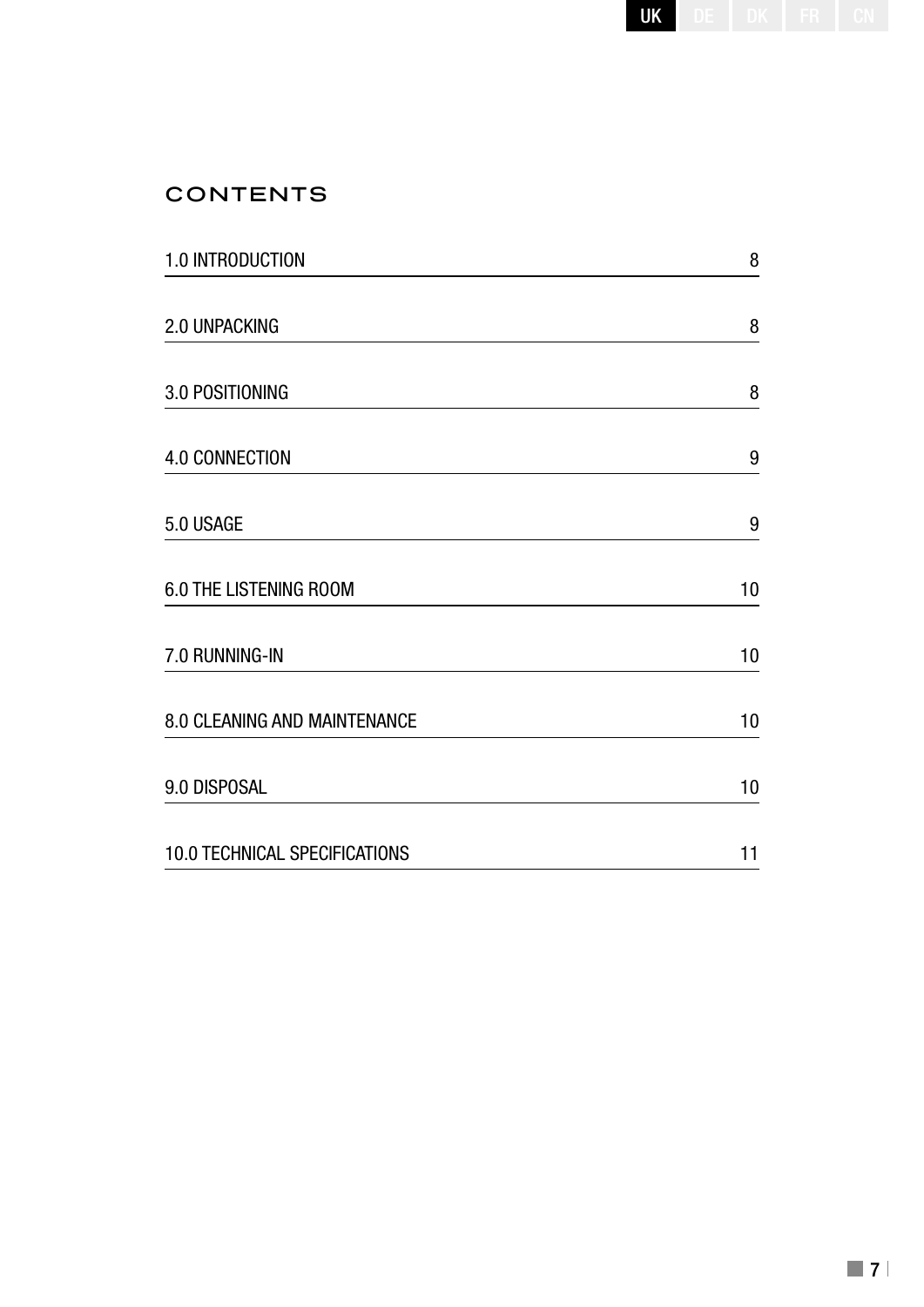## 1.0 INTRODUCTION

Congratulations with your new DALI CALLISTO loudspeaker. It is important to us that your new DALI loudspeakers are set up and connected optimally. For this reason, we recommend that you read this manual and follow its recommendations. The manual contains instructions for setup and connection, as well as tips and advice on how to get the most out of your new loudspeakers.

DALI is acclaimed around the world for unique loudspeakers built to our uncompromising standards for design and performance. The goal for every single DALI loudspeaker is always our foremost commitment: To create a listening experience in your home that will make you forget time and place.

Remember to sign up for the DALI newsletter at www.dali-speakers.com. Enjoy!

## 2.0 UNPACKING

Be careful not to damage the contents when you unpack the parts. Depending on which DALI CALLISTO model you have bought, different accessories come with the loudspeaker. Check that all parts are contained in the cardboard box (see Table 1). Keep the packaging materials should your speaker need to be relocated or serviced.

## 3.0 POSITIONING

To achieve the best results, the loudspeaker setup should be symmetrical around your favourite listening position (see Figure 1). We recommend that you experiment with the position of your loudspeakers – the sound quality will change depending on the loudspeaker position.

For the DALI CALLISTO 2 C the speakers should ideally be positioned, so that the tweeter is approximately at ear height when seated in your favourite listening position. DALI CALLISTO 2 C should be positioned minimum 20 cm (8") from the rear wall.

DALI CALLISTO 6 C is designed as floor standing speakers. It should be positioned minimum 20 cm (8") from the rear wall.

Objects positioned between the speaker and listening position might negatively affect sound quality. All DALI speakers are designed to meet our wide dispersion principle, so they should not be angled towards the listening position, but be positioned parallel with the rear wall (see Figure 2). By parallel positioning, the distortion in the main listening area will be lowered and the room integration will be better. The wide dispersion principle also ensures that sound is spread evenly within a large area in the listening room.

#### **3.1 DALI CALLISTO 6 C**

The speakers are designed to stand on the floor, using spikes or rubber bumpers under the speakers (see Figure 3A). Spikes or rubber bumpers can improve the sound quality. You can try both to hear what gives the best sound quality in your setup.

The spikes (included) should be fastened loosely in the four aluminium feet, leaving the spike's contra nut only slightly tightened. Mount the feet in the threaded holes on the bottom of the speaker using the screws. Push the feet against the cabinet before tightening the screws. Place the loudspeaker upright on its spikes on the floor, so that it stands steadily without rocking. Tighten the nuts, so that the four spikes sit tightly in the aluminium feet. Be careful not to over tighten the contra nuts.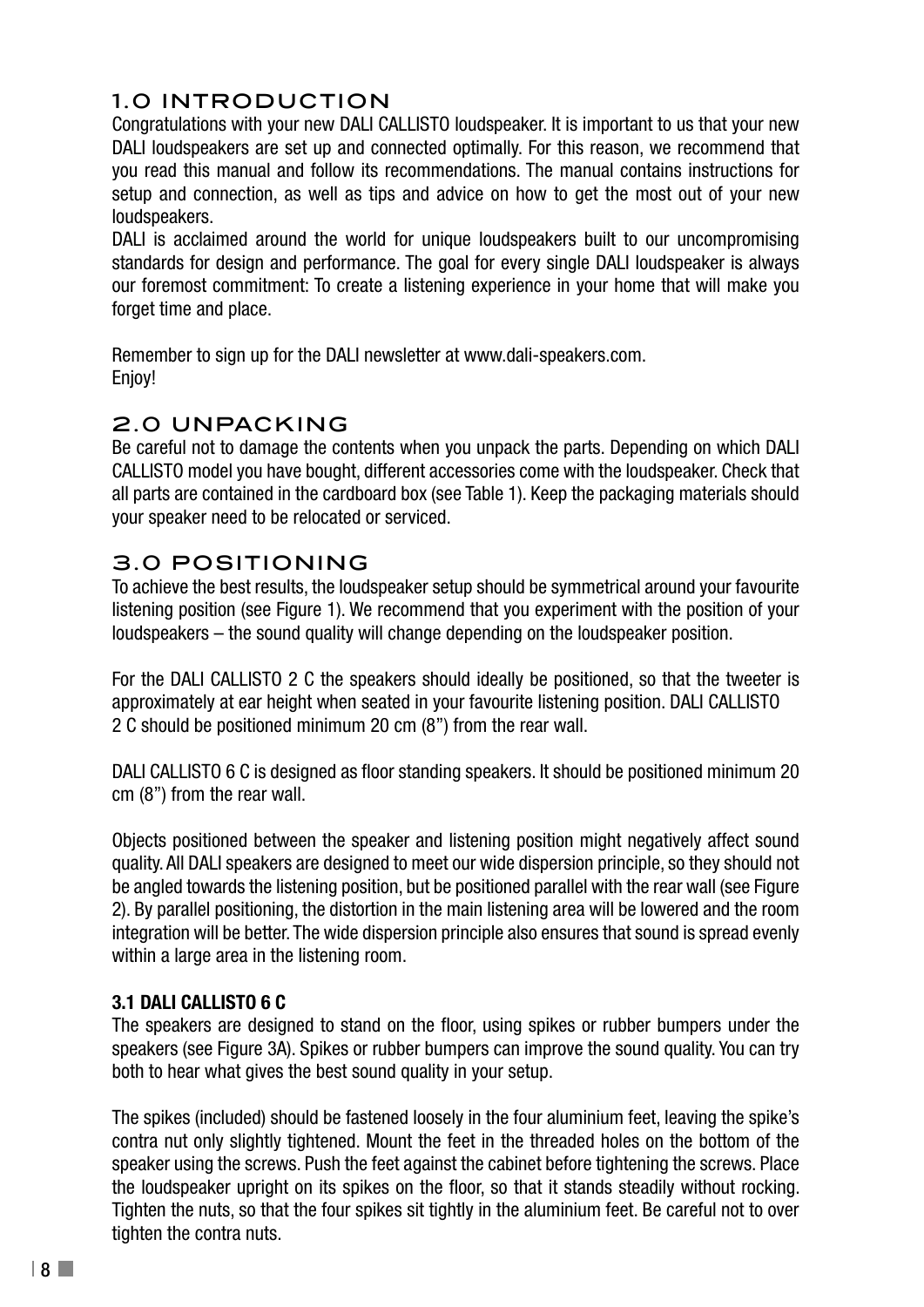

NOTE: Please be aware that spikes may damage the floor if it is not protected. NOTE: On some floor surfaces and in some rooms, the use of spikes is a crucial aspect in obtaining the best result.

#### **3.2 DALI CALLISTO 2 C**

DALI CALLISTO 2 C is optimized for stand mounting, but will also work well on a shelf. If positioned on a stand or shelf, the enclosed bumpers can be placed under the speaker for stable and vibration-free positioning (see Figure 3B).

#### 4.0 CONNECTION

The main connections are located on the back of the CALLISTO speaker (see Figure 5)

- 1) Mains connector
- 2) Mains power switch
- 3) Fuse compartment
- 4) ADC IN
- 5) USB Service port
- 6) LINK CONNECT button

#### 5.0 USAGE

Connect the supplied power cord to the mains connector and your mains outlet. Use the mains power switch to power on the CALLISTO speaker.

NOTE: If the CALLISTO fails to power up when connected to the mains and the power switch is set to ON, the fuse may have blown or be faulty. Replace the fuse with the same type as originally supplied – see fuse type on the rear of the amplifier. If the fuse blows repeatedly, have the CALLISTO speaker checked at an authorised service centre – contact your authorised dealer.

#### **5.1 CONNECTING THE SPEAKERS**

The DALI SOUND HUB. If you have purchased a DALI SOUND HUB with your CALLISTO speakers follow the guidelines in the SOUND HUB Quick Start Guide to connect your CALLISTO speakers. ADC IN cabled connection. Connect the CALLISTO speakers to a PRE OUT. The speaker will in this case operate with fixed gain. DALI recommends using high quality cables that preferably do not exceed 3 meters.

#### **5.2 VOLUME CONTROL**

When connected to the DALI SOUND HUB you can control the system volume on the front top of each speaker (see figure 4). If using the ADC IN connection then you can only control the volume on the playback device.

#### **5.3 FRONT LED**

The LED panel on the front of the speaker lights up and indicate the volume level whenever the volume is changed. When the speaker is muted the outer most LEDs at both ends of the LED panel will blink to indicates this state.

#### **5.4 AUTO POWER OFF**

The CALLISTO will automatically power off if no signal has been detected for a period. The CALLISTO automatically powers on again the instance an audio signal is detected.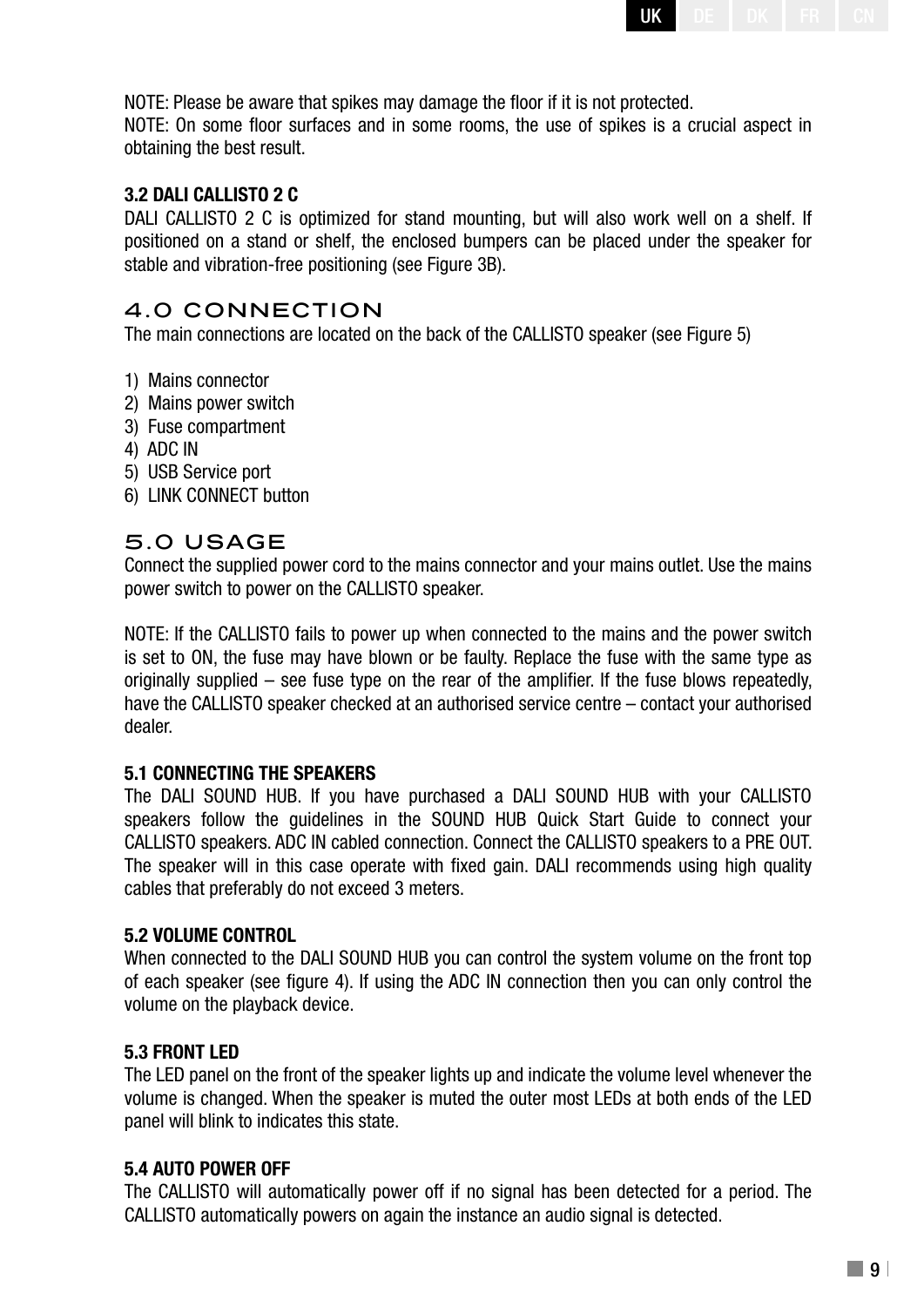#### **5.5 FIRMWARE UPDATE**

If a new firmware for the CALLISTO speakers is released, use the USB Service port to update the speakers. Follow the instructions in the firmware download file. Check for the latest firmware at www.dali-speakers.com.

## 6.0 THE LISTENING ROOM

Every room has its own distinctive acoustics, which influence the way we experience sound from a speaker. The sound you hear consists of direct sound from the speakers and reflected sound from the floor, ceiling and walls. The latter will affect how you experience the sound.

As a basic rule, try to avoid large, hard and reflective areas in the immediate vicinity of your loudspeakers as it will typically cause strong reflections, which might disturb the precision and spatial effect of the sound reproduction. Reflection might be suppressed by positioning e.g. a plant between the speaker and the reflecting surface. Soft items such as carpets, curtains etc. might help if the sound is too bright. Both the amount and quality of the deep bass depend on the size and shape of the room, and the position of the speakers. Positioning the speakers near a side or back wall will accentuate the bass. A corner location will accentuate it even more, but will also increase the reflections.

## 7.0 RUNNING-IN

Like any mechanical system, a loudspeaker requires a "running-in" period to perform at its best. You will experience a gradual increase in sound quality during the first period of use. The break-in period will vary depending on use and playback volume. You should expect up to 100 hours of playback until maximum performance is reached. Unlike other mechanical systems, the life-span of a loudspeaker is increased by normal, regular playback of music.

## 8.0 CLEANING & MAINTENANCE

Clean the cabinets with a soft, dry cloth. If the cabinets are dirty, wipe with a soft cloth dipped in all-purpose cleaner and then well wrung out. Be very careful when wiping the speaker cones, as they are very fragile. Grille fronts can be cleaned with a clothes brush and wiped with a well wrung, lint-free cloth and mild all-purpose cleaner.

#### **8.1 AVOID DIRECT SUNLIGHT**

The surfaces of the speakers may fade or become discoloured over time when exposed to direct sunlight. Therefore avoid positioning the speakers in direct sunlight.

## 9.0 DISPOSAL

If you want to dispose of this product, do not mix it with general household waste. There is a separate collection system for used electronic products in accordance with legislation that requires proper treatment, recovery and recycling. Private households in the EU member states, Switzerland, Liechtenstein and Norway may return their used electronic products free of charge to designated collection facilities or to a retailer (if you purchase a similar new one). If you reside in countries not mentioned above, please contact your local authorities for the correct method of disposal. By following this process, you will ensure that your disposed product undergoes the necessary treatment, recovery and recycling and thus prevent potential negative effects on the environment and human health.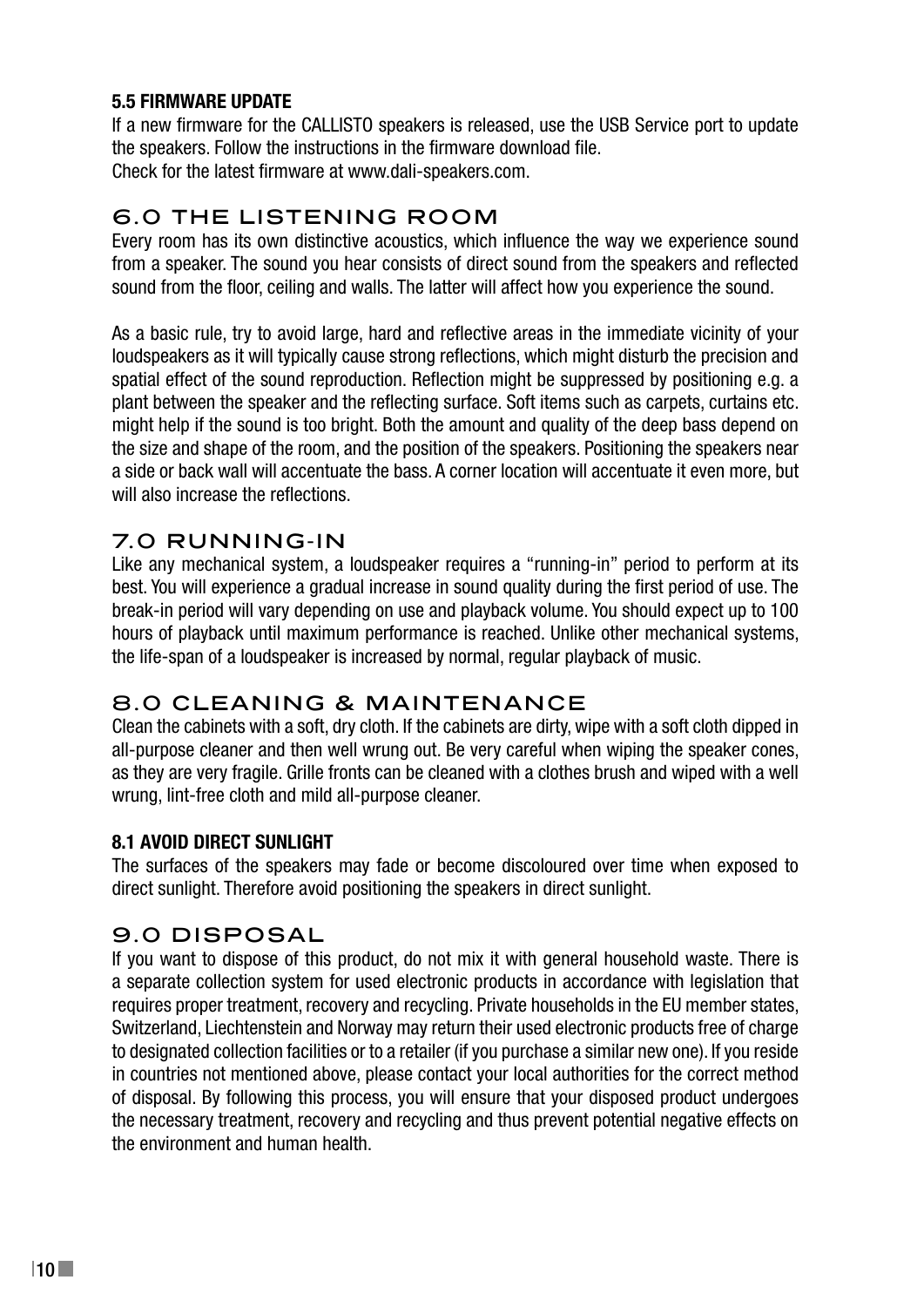

## 10.0 TECHNICAL SPECIFICATIONS

In Table 2 you will find the most common specifications for your speakers. Please have in mind that there are countless methods for measuring speakers. However, none of them tell you anything useful about how a speaker really sounds. Only your ears can decide whether one speaker sounds better than another. lLke all our speakers, the DALI CALLISTO series is designed to reproduce music as honestly as possible.

Enjoy your new DALI CALLISTO!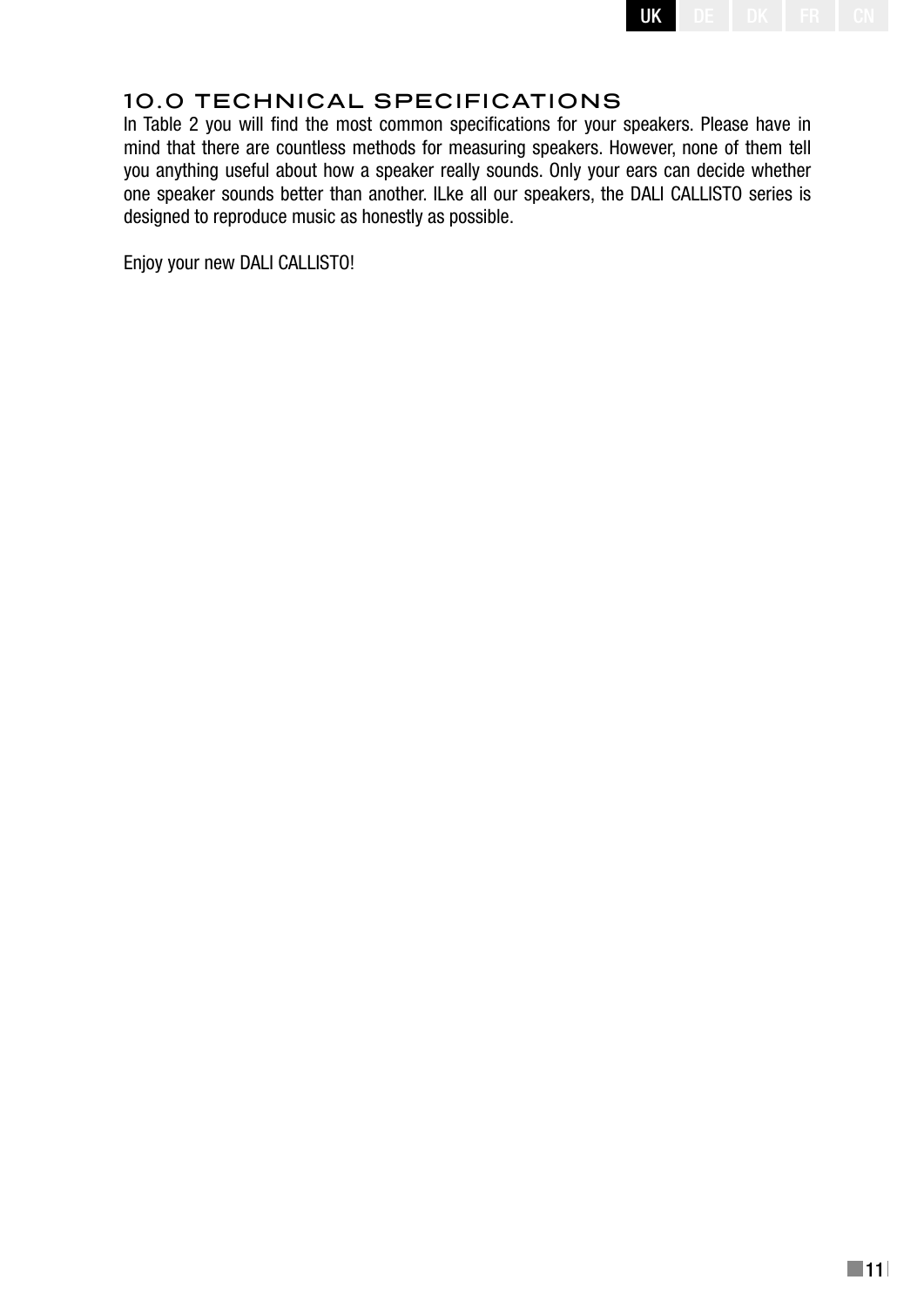

# **WICHTIGE SICHERHEITSHINWEISE**

- 1. Die Hinweise lesen Lesen Sie alle Sicherheitshinweise und die Bedienungsanleitung vor Betrieb des Geräts sorgfältig durch.
- 2. Die Anweisung aufbewahren Bewahren Sie die Sicherheitshinweise und die Bedienungsanleitung an einem Sicherheitshinweise und die Bedienungsamentung am einer
- 3. Warnhinweise beachten Beachten Sie unbedingt die <sub>14 Gene</sub> Warnhinweise auf dem Gerät und die Bedienungsanleitung.
	- 4. Anleitung befolgen Befolgen Sie genau die Bedienungsanleitung.
- 5. Wasser und Feuchtigkeit Das Gerät muss vor direktem <sup>15.</sup> Wartung un Kontakt mit Wasser geschützt werden und darf nicht in der Nähe einer Badewanne, eines Waschbeckens, Spülbeckens, einer Mäschewanne, in einem feuchten Keller oder in der Nähe eines durchzuführ Schwimmbeckens o. A. verwendet werden. Um die Gefahr eines Brands oder eines elektrischen Schlags zu verringern, dürfen Sie das Gerät nie Regen oder Feuchtigkeit aussetzen. Das Gerät bei die Abdeckl Sie das dordt no hegen oan i bannigheit dasselzen. Bas dordt<br>Reinigung – Verwenden Sie keine Flüssigreiniger.



- empfohlen wird. Bei Verwendung eines Wagens lassen Sie Vorsicht wenn walten, wenn Sie den Wagen mit dem Gerät bewegen, um ein  $\alpha$ Umkippen zu vermeiden. 6. Wagen oder Ständer – Das Gerät sollte nur dann mit einem Wagen oder Ständer verwendet werden, wenn dies vom Hersteller into interventen
- 7. Wand- oder Deckenmontage Falls das Gerät für Wand- oder 16 Service Communicaties - the statement only a the version of the settled die Deckenmontage geeignet ist, sollte die Montage nur entsprechend d) der Betrieb der Empfehlungen des Herstellers durchgeführt werden. Der den gesonden betranden bei
- 8. Belüftung Das Gerät sollte so platziert werden, dass der Standort oder die Position nicht die Belüftung beeinträchtigt. Das Gerät sollte z. B. nicht auf einem Bett, Sofa, Teppich oder einer ähnlichen Unterlage verwendet werden, die die Lüftungsöffnungen sources showing such as a radius or other heat registers, and the such as  $q$ den Luftstrom durch die Lüftungsöffnungen behindern könnte. När hander auch die Lüftungsteit 18 Danger of explosion if battery is incorrectly replaced. blockieren könnte, oder in eine abgeschlossene Umgebung Replace only with the same or equivalent type. gestellt werden wie z. B. einen Bücherschrank oder Schrank, was
- 9. Wärme Das Gerät sollte von Wärmequellen wie Heizkörpern, Heizregistern, Öfen oder anderen Geräten (einschließlich operation not registen, order and does not registen (onderweishen) geen does not registen verden, die Wärme erzeugen.
- 10. Stromversorgung Das Gerät darf nur an eine Stromversorgung angeschlossen werden, die dem Typ entspricht, die in der Bedienungsanleitung angegeben oder auf dem Gerät gekennzeichnet ist.
	- 11. Netzkabel Netzkabel müssen so verlegt werden, dass niemand auf sie tritt oder Gegenstände darauf abgestellt werden. Achten Sie besonders auf Kabel an Steckern, Mehrfachsteckdosen und die Stelle, an der das Kabel das Gerät verlässt.
- 12. Reinigen Sie das Gerät nur mit einem trockenen Lappen, um Staub France is the lightning fluid and triangle is the presence of the presence of the presence of non-
- 13. Stillstandszeiten Das Netzkabel des Geräts sollte aus der Steckdose gezogen werden, wenn das Gerät für einen längeren d haben.  $\hbox{\large Ze}$ itraum unbenutzt bleibt oder während Gewittern. sie die 12 stillotopdeze is to the presence of  $\alpha$
- 14. Gegenstände und Flüssigkeiten Achten Sie darauf, dass keine i<del>c</del> bedienungsamenung. Mas Gegenstände oder Flüssigkeiten durch die Offnungen in das Gehäuse gelangen.
- Gerät muss vor direktem 15. Wartung und Reparatur Der Benutzer sollte nicht versuchen, Wartungen und Reparaturen am Gerät über die in der Bedienungsanleitung angegebenen Maßnahmen hinaus durchzuführen. Alle Wartungs- und Reparaturarbeiten müssen er oder in der nahe eines<br>rden IIm die Gefahr eines ab durch qualifizierte Servicetechniker durchgeführt werden. Um die Gefahr von elektrischen Schlägen zu verringern, öffnen Sie nie die Abdeckung (oder Rückabdeckung), da sich dort keine Teile befinden, die vom Benutzer repariert werden dürfen.
	- te nur dann mit einem 16. Schäden, die einer Reparatur bedürfen Das Gerät sollte von qualifizierten Servicetechnikern repariert und gewartet werden, wenn:
		- das Netzkabel oder der Stecker beschädigt ist, a)
	- d, das Roamasor oder der Geoner Boosmange ist, b)
		- das Gerät Regen ausgesetzt war, c)
		- der Betrieb des Geräts gestört oder dessen Leistung spürbar verändert ist, d)
	- e) das Gerät heruntergefallen oder die Abdeckung beschädigt ist. e)
		- 17. Isolierung Dieses Gerät ist ein Gerät der Schutzklasse II oder ein doppelt isoliertes elektrisches Gerät. Es ist so konstruiert, dass eine Sicherheitsverbindung zur Erde nicht erforderlich.
	- bleiben. Um das Gerät vollständig vom Netz zu trennen, 18. Hauptstecker – Der Hauptstecker wird dazu verwendet, das Gerät auszustecken, und muss weiterhin funktionstüchtig muss der Hauptstecker vollständig von der Steckdose getrennt werden.



Dieses Produkt enthält elektrisches oder elektronisches Material. Das Vorhandensein dieses Materials kann bei unsachgemäßer Entsorgung schädliche Auswirkungen auf die Umwelt und die Gesundheit haben.

5 Als Verbraucher haften Sie für die ordnungsgemäße Dieses Kennzeichen auf dem Produkt gibt an, dass dieses Produkt nicht mit anderem Haushaltsabfall entsorgt werden darf, sondern getrennt entsorgt werden muss. Entsorgung des Produkts.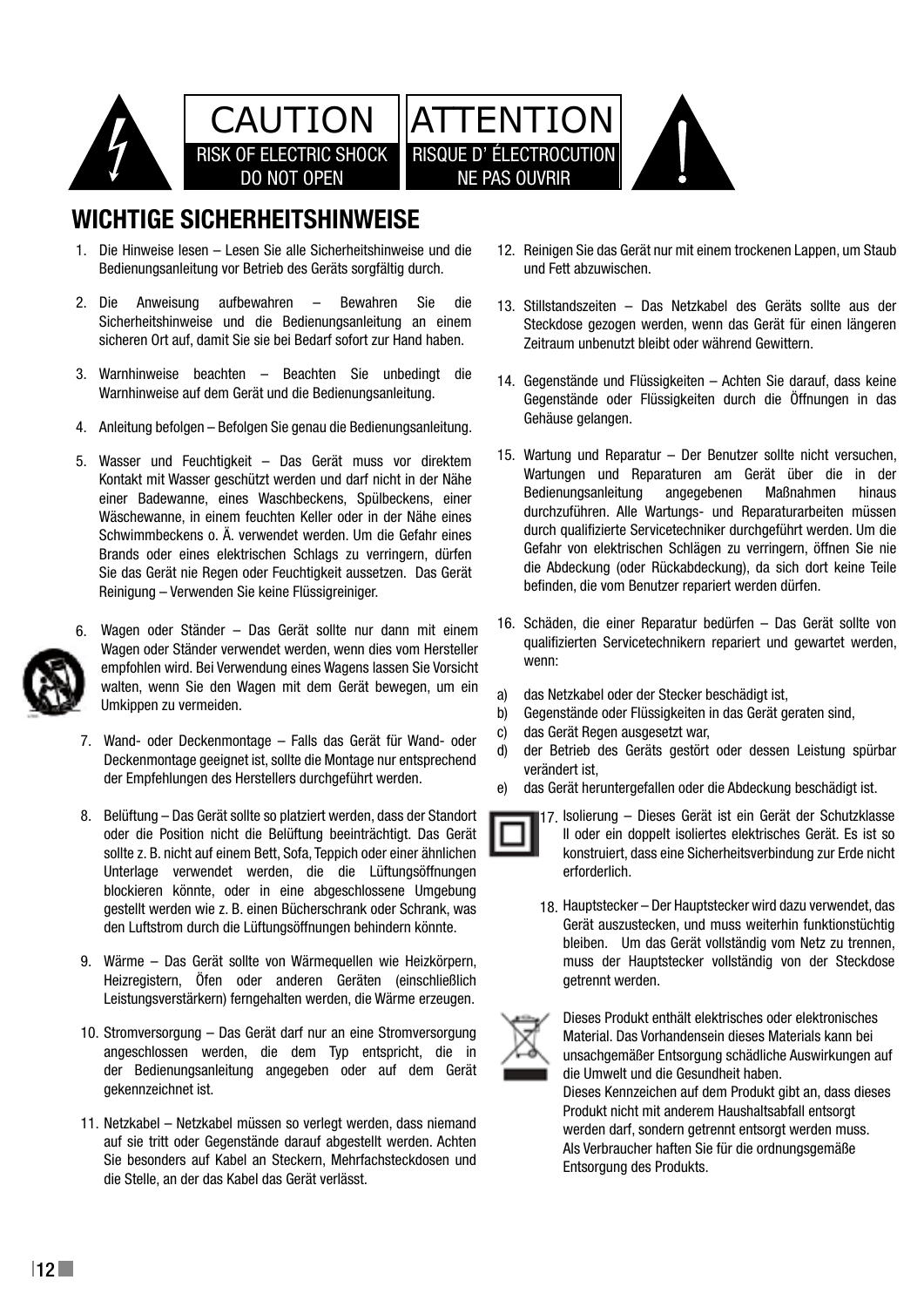| DF | ı<br>ı<br>ĸ | ī<br>í<br>ī |  |
|----|-------------|-------------|--|
|    |             |             |  |

## INHALT

| 1.0 EINLEITUNG                   | 14 |
|----------------------------------|----|
| 2.0 AUSPACKEN                    | 14 |
| 3.0 AUFSTELLUNG                  | 14 |
| <b>4.0 ANSCHLUSS</b>             | 15 |
| 5.0 GEBRAUCH                     | 15 |
| 6.0 DER HÖRRAUM                  | 16 |
| 7.0 EINSPIELZEIT                 | 17 |
| 8.0 REINIGUNG UND INSTANDHALTUNG | 17 |
| 9.0 ENTSORGUNG                   | 17 |
| 10.0 TECHNISCHE DATEN            | 17 |

Hiermit erklärt DALI A/S, dass der Funkanlagentyp DALI CALLISTO der Richtlinie 2014/53/EU entspricht. Der vollständige Text der EU-Konformitätserklärung ist unter der folgenden Internetadresse verfügbar: www.dali-speakers.com/compliance/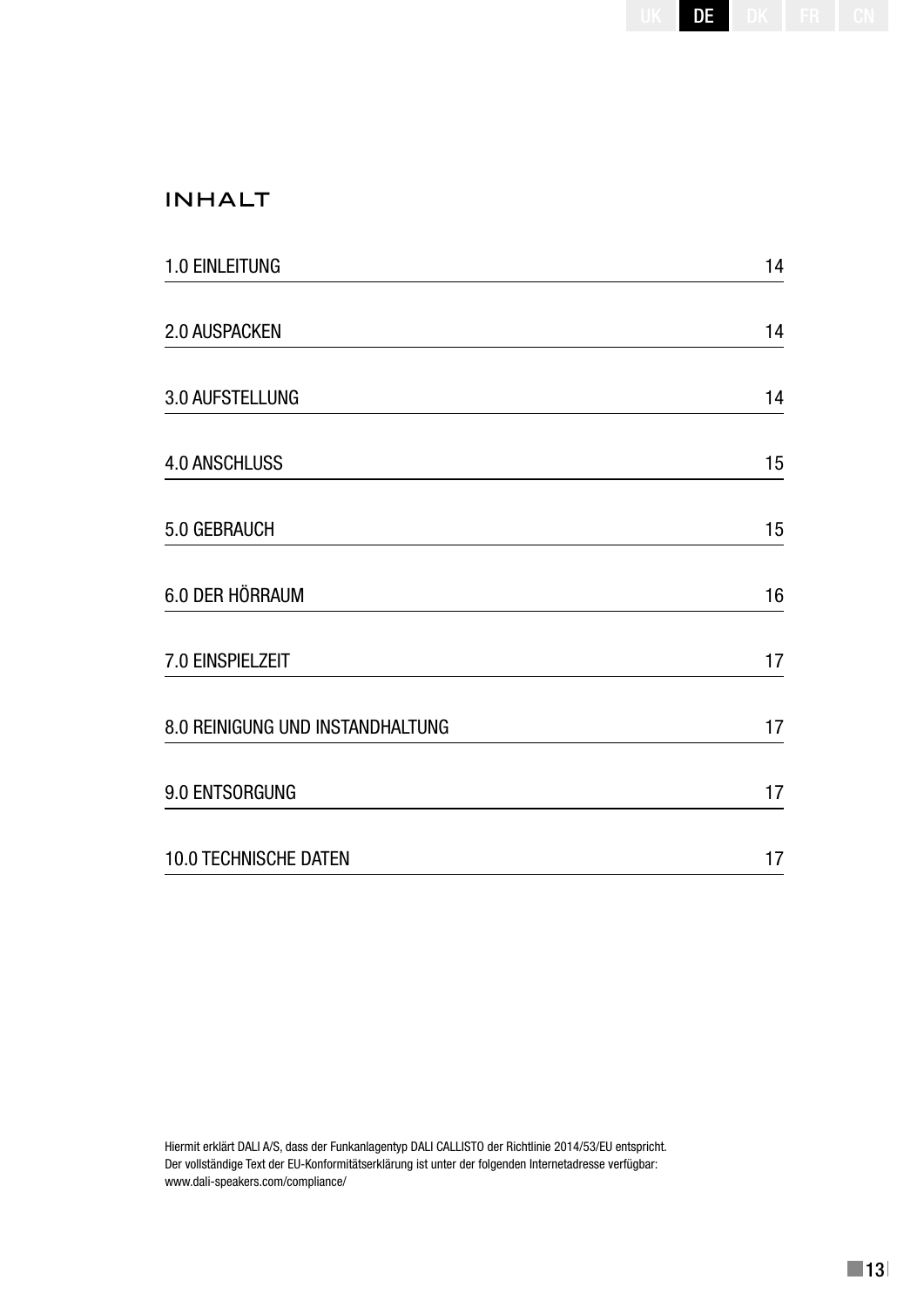## 1.0 EINLEITUNG

Herzlichen Glückwunsch zu Ihren neuen DALI CALLISTO Lautsprechern. Es ist uns wichtig, dass Ihre neuen DALI Lautsprecher optimal eingestellt und angeschlossen werden. Aus diesem Grund empfehlen wir Ihnen, diese Gebrauchsanweisung zu lesen und die enthaltenen Empfehlungen zu befolgen. Diese Gebrauchsanweisung enthält Anleitungen für die Einstellung und das Anschließen sowie einige Tipps dazu, wie Sie mit Ihren Lautsprechern die besten Ergebnisse erzielen.

DALI ist in der ganzen Welt anerkannt für seine einzigartigen Lautsprecher, die nach unseren kompromisslosen Standards für Design und Leistung gebaut werden. Jeder einzelne DALI Lautsprecher soll immer unsere wichtigste Verpflichtung erfüllen: Ihnen zu Hause ein Hörerlebnis zu bieten, das Sie von Ort und Zeit entrückt.

Denken Sie daran, sich für den DALI Newsletter anzumelden auf www.dali-speakers.com. Viel Vergnügen!

#### 2.0 AUSPACKEN

Achten Sie darauf, beim Auspacken die Teile nicht zu beschädigen. Je nachdem welches DALI CALLISTO Modell Sie gekauft haben, ist verschiedenes Zubehör für die Lautsprecher enthalten. Kontrollieren Sie, dass der Karton alle Teile enthält (siehe Tabelle 1). Bewahren Sie die Verpackung für den Fall auf, dass die Lautsprecher später einmal transportiert oder gewartet werden müssen.

## 3.0 AUFSTELLEN

Um die besten Ergebnisse zu erzielen, müssen die Lautsprecher symmetrisch um Ihre bevorzugte Hörposition angeordnet werden (siehe Abb. 1). Wir empfehlen Ihnen, verschiedene Positionen für Ihre Lautsprecher auszuprobieren – je nach Position der Lautsprecher verändert sich die Klangqualität.

Für die DALI CALLISTO 2 C sollten die Lautsprecher so aufgestellt werden, dass sich der Hochtöner ungefähr auf Ohrhöhe befindet, wenn Sie in Ihrer bevorzugten Hörposition sitzen. Die DALI CALLISTO 2 C Lautsprecher sollten mindestens 20 cm von der dahinter befindlichen Wand aufgestellt werden.

Die DALI CALLISTO 6 C Lautsprecher sind als Bodenlautsprecher ausgelegt. Sie sollten mindestens 20 cm von der dahinter befindlichen Wand aufgestellt werden.

Wenn sich zwischen den Lautsprechern und der Hörposition Gegenstände befinden, kann dies die Klangqualität verschlechtern. Alle DALI Lautsprecher sind für eine breite Abstrahlung konstruiert. Sie sollten daher nicht im Winkel zur Hörposition, sondern parallel zur hinteren Wand aufgestellt werden (siehe Abb. 2). Durch die parallele Aufstellung wird die Verzerrung im Haupthörbereich verringert und die räumliche Integration verbessert. Das Prinzip der breiten Abstrahlung stellt auch sicher, dass der Klang in einem großen Bereich des jeweiligen Raumes gleichmäßig verteilt wird.

#### **3.1 DALI CALLISTO 6 C**

Die Lautsprecher sind für die Aufstellung auf dem Boden ausgelegt, wobei Spikes oder Gummifüße unter den Lautsprechern verwendet werden (siehe Abb. 3A-3B). Die Verwendung von Spikes oder Gummifüßen verbessert die Klangqualität. Versuchen Sie beide Möglichkeiten, um zu hören, welche davon in Ihrer Aufstellung die beste Klangqualität ergibt.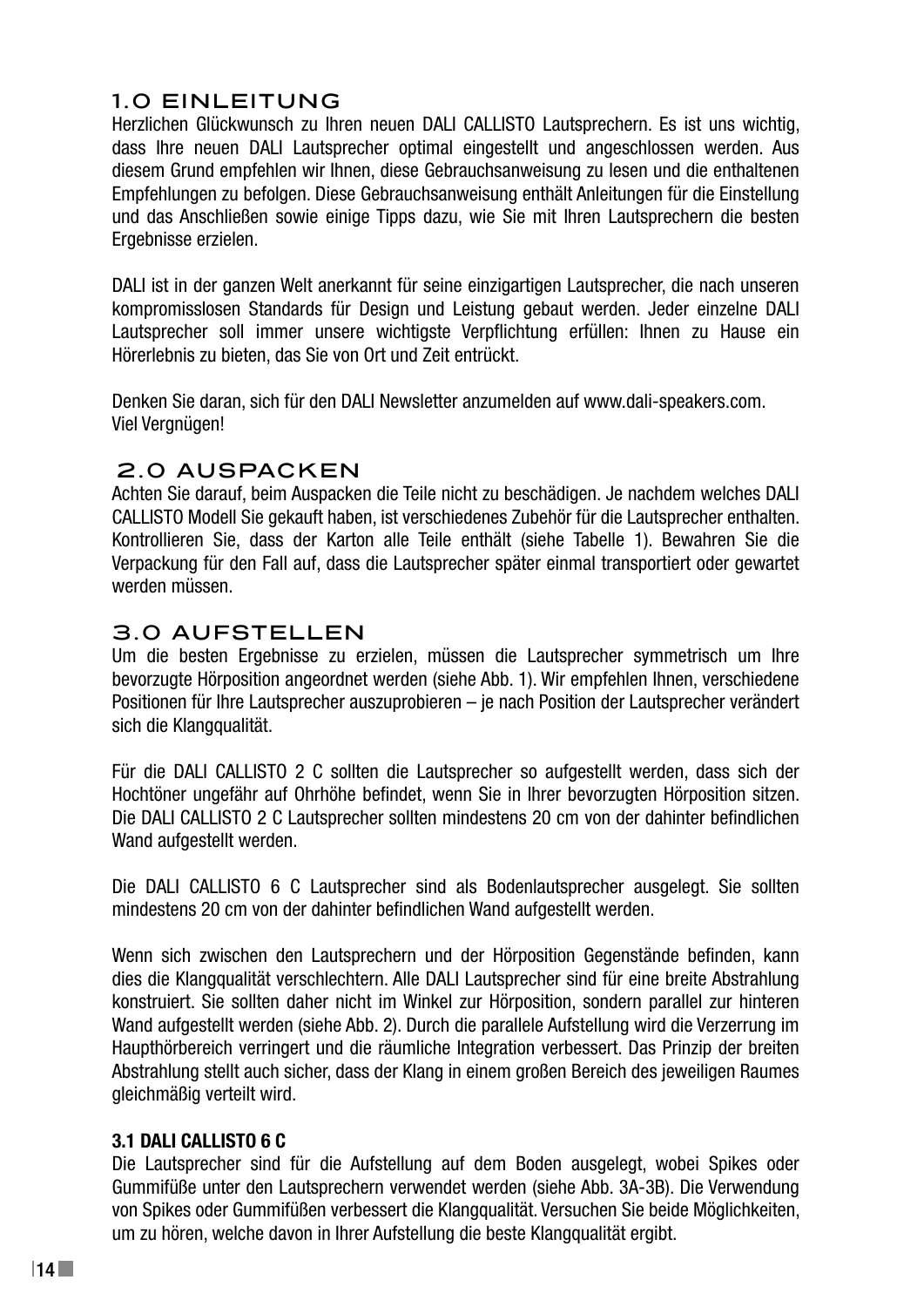UK | DE | DK | FR | CN

Die mitgelieferten Spikes sollten zunächst lose in die vier Aluminiumfüße eingeschraubt werden, so dass die Gegenmuttern der Spikes nur leicht angezogen werden. Befestigen Sie die Füße mit den Schrauben in den Gewindelöchern unten am Lautsprecher. Drücken Sie die Füße gegen das Gehäuse, bevor die Schrauben angezogen werden. Stellen Sie den Lautsprecher auf den Spikes aufrecht auf dem Fußboden auf, so dass er feststeht, ohne zu wackeln. Dann ziehen Sie die Muttern an, so dass die vier Spikes fest in den Aluminiumfüßen sitzen. Achten Sie darauf, die Gegenmuttern nicht zu überdrehen.

HINWEIS: Beachten Sie, dass die Spikes den Fußboden beschädigen können, wenn dieser nicht geschützt ist.

HINWEIS: Auf manchen Fußböden und in manchen Räumen ist die Verwendung der Spikes entscheidend für ein optimales Ergebnis.

#### **3.2 DALI CALLISTO 2 C**

Die DALI CALLISTO 2 C Lautsprecher sind optimiert für die Montage auf einem Ständer, funktionieren aber auch gut auf einem Regal. Bei Aufstellung auf einem Ständer oder einem Regal können die mitgelieferten Gummifüße angebracht werden, um einen stabilen und vibrationsfreien Stand zu gewährleisten (siehe Abb. 3C).

#### 4.0 ANSCHLUSS

Die Hauptanschlüsse befinden sich auf der Rückseite der CALLISTO Lautsprecher (siehe Abb. 5).

- 1) Stromstecker
- 2) Hauptschalter
- 3) Sicherungsfach
- 4) PRE IN
- 5) USB-Service-Schnittstelle
- 6) LINK CONNECT-Taste

#### 5.0 GEBRAUCH

Stecken Sie das mitgelieferte Stromkabel in den Stromstecker des Lautsprechers und die Steckdose. Schalten Sie die CALLISTO Lautsprecher mit dem Hauptschalter ein.

HINWEIS: Wenn die CALLISTO Lautsprecher nicht angehen, obwohl sie am Stromnetz angeschlossen sind und der Schalter POWER auf ON steht, kann die Sicherung durchgebrannt oder fehlerhaft sein. Dann ersetzen Sie die Sicherung durch eine neue des gleichen Typs – vgl. die Angaben zum Sicherungstyp auf der Rückwand. Wenn die Sicherung öfter durchbrennt, sollten Sie die CALLISTO Lautsprecher bei einer autorisierten Werkstatt kontrollieren lassen – wenden Sie sich dazu bitte an Ihren autorisierten Händler.

#### **5.1 Die Lautsprecher anschlieSSen**

Die DALI CALLISTO Lautsprecher können auf zwei Arten an eine Tonquelle angeschlossen werden.

- 1) Der DALI SOUND HUB. Wenn Sie einen DALI SOUND HUB mit Ihren CALLISTO Lautsprechern gekauft haben, befolgen Sie bitte die Anleitung in der Kurzanleitung für den SOUND HUB, um Ihre CALLISTO Lautsprecher anzuschließen.
- 2) PRE IN Kabelanschluss. Schließen Sie Ihre CALLISTO Lautsprecher an ein PRE OUT an einem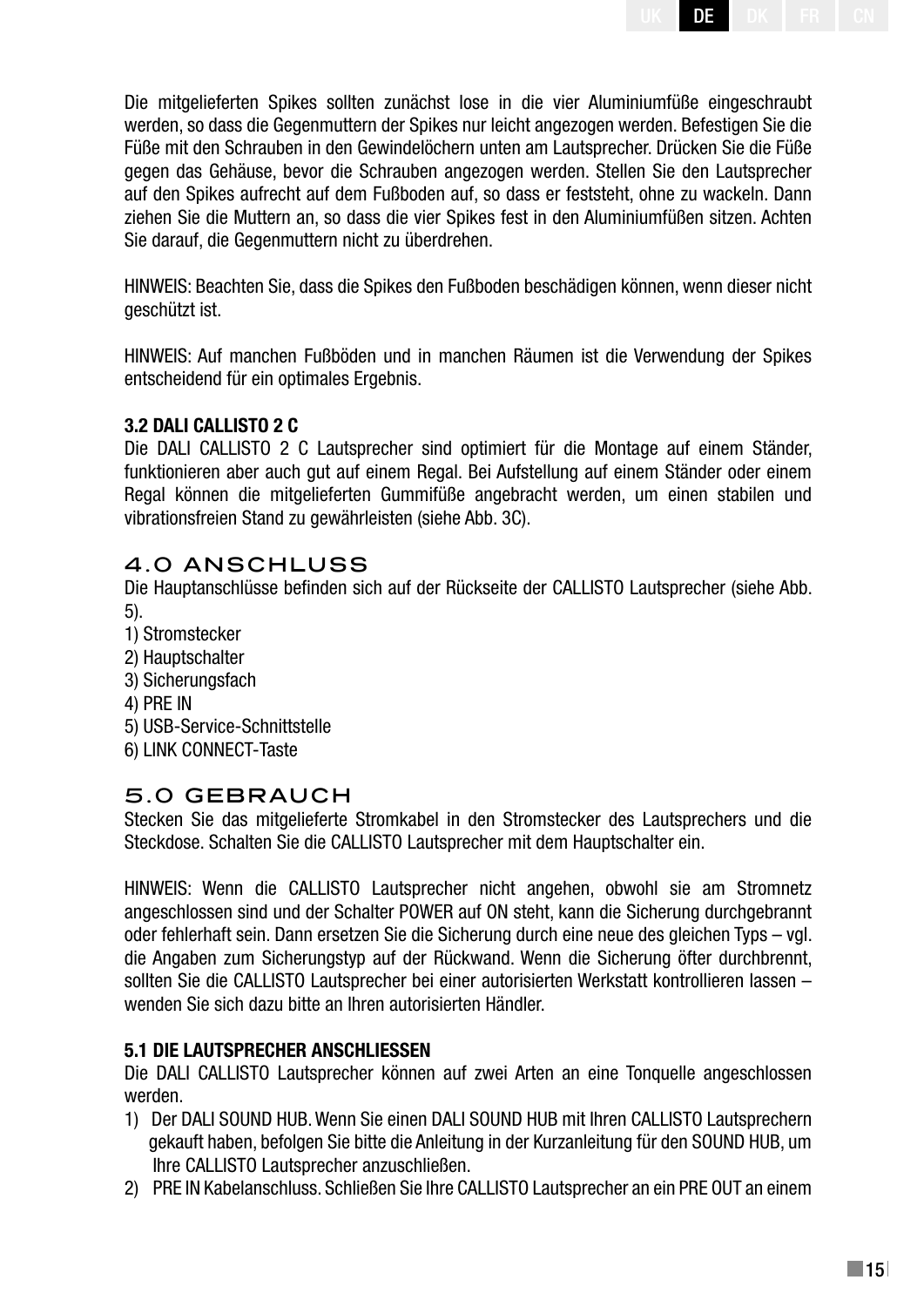Vorverstärker oder Verstärker, PC, DAC oder anderem Audiogerät mit einem lautstärkegeregelten Ausgang an. Die Lautsprecher arbeiten in diesem Fall mit fester Verstärkung. DALI empfiehlt die Verwendung von hochwertigen Kabeln, die nicht über 3 Meter lang sein sollten.

#### **5.2 Regelung der Lautstärke**

Bei Anschluss an den DALI SOUND HUB können Sie die Systemlautstärke vorne oben an jedem Lautsprecher einstellen (siehe Abb. 4). Wenn Sie einen PRE IN-Anschluss verwenden, können Sie die Lautstärke nur am Abspielgerät regeln.

#### **5.3 VORDERES LED-PANEL**

Immer wenn die Lautstärke geändert wird, leuchtet das LED-Panel an der Vorderseite der Lautsprecher auf und zeigt die Lautstärke an. Wenn die Lautsprecher stummgeschaltet sind, blinken die äußersten LEDs an beiden Enden des LED-Panels auf, um diesen Zustand anzuzeigen.

Die LEDs erlöschen nach einer kurzen Zeit, wobei eine LED angeschaltet bleibt, um die aktuelle Lautstärke anzuzeigen.

#### **5.4 AUTOMATISCHE ABSCHALTUNG**

Die CALLISTO Lautsprecher werden automatisch abgeschaltet, wenn für eine bestimmte Zeit kein Signal erfasst wird. Die CALLISTO Lautsprecher stellen sich automatisch wieder an, wenn ein Audiosignal erfasst wird.

#### **5.5 FIRMWARE-UPDATE**

Wenn eine neue Firmware für die CALLISTO Lautsprecher veröffentlicht wird, aktualisieren Sie die Lautsprecher mit Hilfe der USB-Service-Schnittstelle. Befolgen Sie die Anleitung in der heruntergeladenen Datei der Firmware.

Informationen über aktuelle Firmware finden Sie auf www.dali-speakers.com.

#### **5.6 RESET AUF WERKSEINSTELLUNG**

Sollte es nötig sein, die Einstellungen eines CALLISTO Lautsprechers auf die Werkseinstellungen zurückzusetzen, gehen Sie folgendermaßen vor:

- 1) Schalten Sie den CALLISTO Lautsprecher aus und warten Sie etwa 15 Sekunden.
- 2) Halten Sie die LINK CONNECT-Taste gedrückt.
- 3) Schalten Sie gleichzeitig den CALLISTO Lautsprecher an.
- 4) Halten Sie die LINK CONNECT-Taste weiter gedrückt, bis die Positionsanzeige blinkt.
- 5) Der CALLISTO Lautsprecher ist jetzt auf die Werkseinstellungen zurückgesetzt.

## 6.0 DER HÖRRAUM

Jeder Raum besitzt seine eigene Akustik, die die Art und Weise beeinflusst, wie wir den Klang eines Lautsprechers erleben. Der Klang, den Sie hören, besteht sowohl aus dem Schall, welchen die Lautsprecher direkt abstrahlen, als auch aus dem von Wänden und Decke reflektierten Schall. Letzteres beeinflusst wesentlich Ihr Klangerlebnis.

Als Grundregel sollte man in unmittelbarer Nähe der Lautsprecher größere, harte, stark reflektierende Bereiche vermeiden. Diese bewirken typischerweise eine starke Reflexion, was die Präzision sowie die Raumwirkung der Klangwiedergabe negativ beeinflusst. Die Reflexion kann z. B. durch Aufstellen einer Pflanze zwischen Lautsprecher und reflektierender Fläche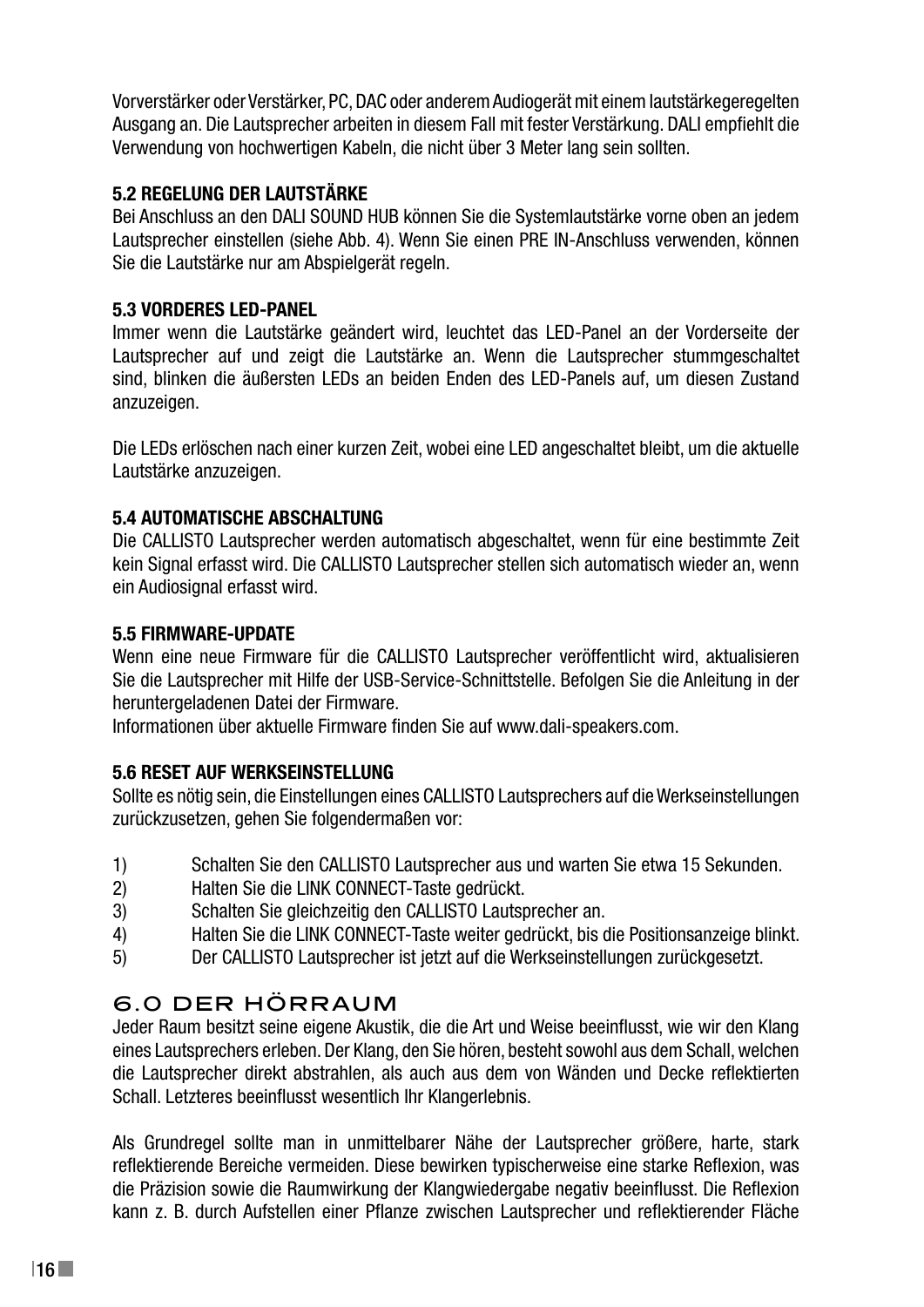unterdrückt werden. Weiche Gegenstände wie Teppiche, Vorhänge o. ä. schaffen eventuell Abhilfe, wenn der Klang zu hell ist. Menge und Qualität der tiefen Bässe hängen von Größe und Form des Raumes sowie der Aufstellung der Lautsprecher ab. Eine Aufstellung der Lautsprecher nahe einer Seiten- oder Rückwand hebt die Bässe hervor. Eine Eckposition hebt sie noch mehr hervor, erhöht aber auch die Schallreflexion.

UK | DE | DK | FR | CN

## 7.0 EINSPIELZEIT

Wie jedes mechanische System erfordert auch ein Lautsprecher eine gewisse "Einspielzeit". bevor er seine optimale Leistung erbringt. In der ersten Zeit werden Sie erleben, wie sich die Klangqualität allmählich immer weiter verbessert. Die Dauer dieser Einspielzeit hängt von der Häufigkeit der Benutzung und der gewählten Lautstärke ab. Rechnen Sie mit bis zu 100 Stunden Einspielzeit, bis die optimale Leistung erreicht ist. Im Gegensatz zu anderen mechanischen Systemen erhöht sich die Lebensdauer eines Lautsprechers durch regelmäßigen normalen Gebrauch.

## 8.0 REINIGUNG UND INSTANDHALTUNG

Säubern Sie das Gehäuse mit einem weichen, trockenen Tuch. Wenn die Gehäuse verschmutzt sind, wischen Sie sie mit einem weichen, in Allzweckreiniger getupften und gut ausgewrungenen Tuch ab. Achten Sie beim Abwischen auf die Lautsprecherkegel, weil diese sehr fragil sind. Die Frontgitter können mit einer Kleiderbürste gesäubert und mit einem gut ausgewrungenen, fusselfreien Tuch und einem milden Allzweckreiniger abgewischt werden.

#### **8.1 DIREKTES SONNENLICHT VERMEIDEN**

Wenn die Lautsprecher direktem Sonnenlicht ausgesetzt werden, können im Laufe der Zeit ihre Oberflächen ausbleichen oder sich verfärben. Vermeiden Sie es deshalb, die Geräte in direktem Sonnenlicht aufzustellen.

## 9.0 ENTSORGUNG

Entsorgen Sie dieses Produkt nicht gemeinsam mit dem Haushaltsmüll. Es gibt ein getrenntes Sammelsystem für gebrauchte elektronische Produkte gemäß den gesetzlichen Vorschriften, die eine ordnungsgemäße Behandlung, Rückgewinnung und Wiederverwertung verlangt. Privathaushalte in den Mitgliedstaaten der EU, der Schweiz, Liechtenstein und in Norwegen können ihre gebrauchten elektronischen Produkte kostenlos an dafür eingerichteten Sammelstellen abgeben. Sie können es auch bei einem Händler abgeben, wenn Sie ein ähnliches neues Produkt kaufen. Wenn Sie in einem Land wohnen, das nicht oben aufgeführt wurde, wenden Sie sich bitte an Ihre örtlichen Behörden, um sich nach der korrekten Art der Entsorgung zu erkundigen. Auf diese Weise stellen Sie sicher, dass das zu entsorgende Produkt der notwendigen Behandlung, Rückgewinnung und Wiederverwertung unterzogen wird, wodurch mögliche negative Einflüsse auf die Umwelt und die menschliche Gesundheit verhindert werden.

## 10.0 TECHNISCHE DATEN

In Tabelle 2 finden Sie eine Aufstellung der wichtigsten technischen Daten Ihrer Lautsprecher. Bedenken Sie, dass es unzählige Methoden zur technischen Messung von Lautsprechern gibt. Keine davon wird Ihnen jedoch etwas Nützliches darüber verraten, wie ein Lautsprecher wirklich klingt. Allein Ihre Ohren können entscheiden, ob ein Lautsprecher besser klingt als ein anderer. Wie alle unsere Lautsprecher wurde auch die DALI CALLISTO Serie so konstruiert, dass sie die Musik so originalgetreu wie nur irgend möglich wiedergibt.

Viel Vergnügen mit Ihren neuen DALI CALLISTO Lautsprechern!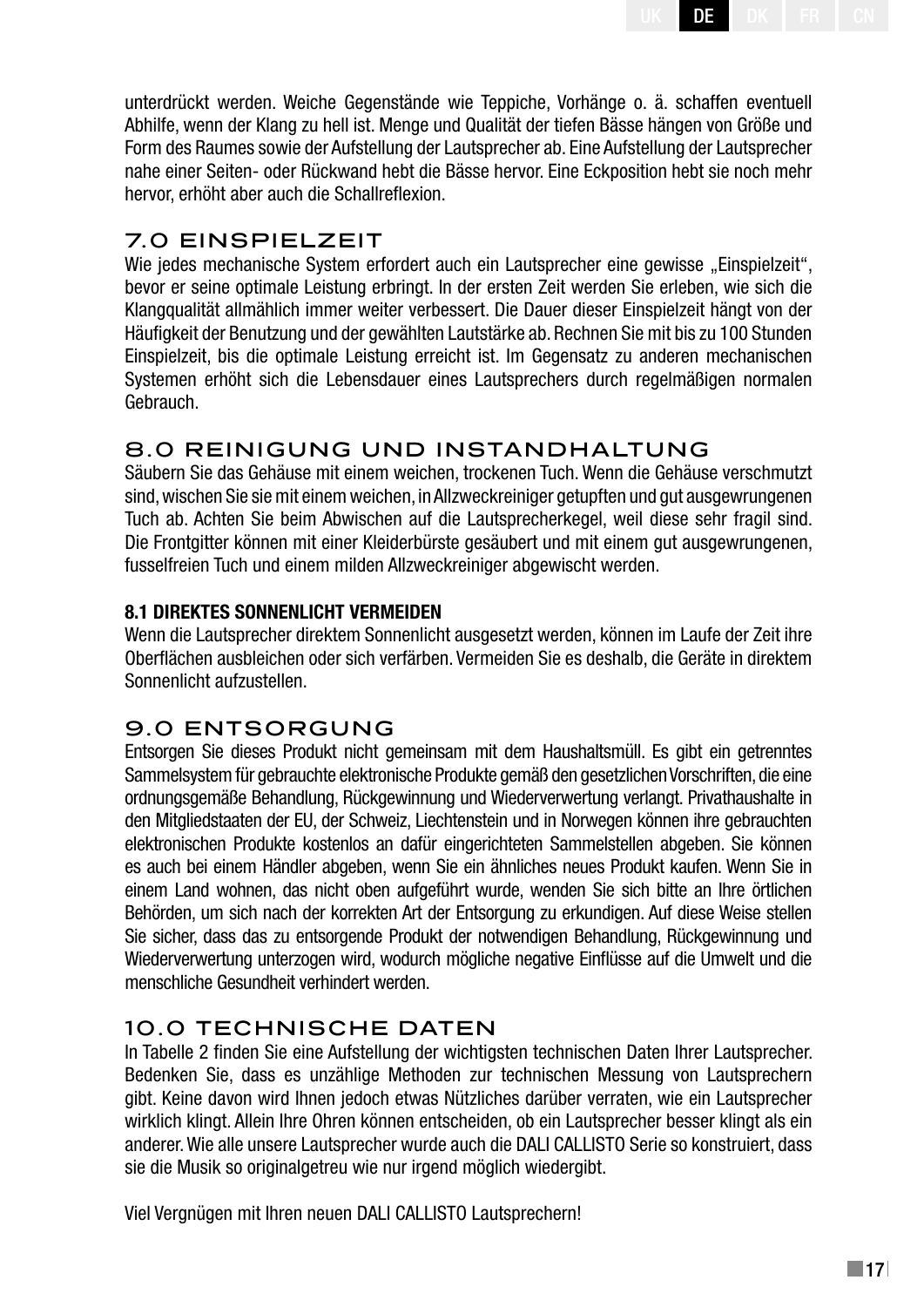

# **VIGTIGE SIKKERHEDSFORANSTALTNINGER**

- Læs brugsanvisningen læs alle sikkerheds- og 1. betjeningsanvisninger, før produktet tages i brug.
- 2. Gem brugsanvisningen sørg for at gemme sikkerheds- og E. dom brugsanvisningerne til fremtidigt brug.
- 3. Tag hensyn til advarsler alle advarsler på produktet og i betjeningsanvisningerne skal overholdes.
- Følg anvisningerne alle betjenings- og brugsanvisninger skal 4. 1 Read instructions all the safety and operating instructions should be read before the appliance is operated. 12 Cleaning do not use any liquid cleaners. Use only a dry cloth to wipe off dust and grease. følges.  $2$  Retain instructions  $\frac{1}{2}$
- 5. Vand og fugt produktet må ikke bruges i nærheden af vand produktet er f.eks. badekar, håndvask, køkkenvask, vaskekar, i en fugtig kælder eller i nærheden af en swimmingpool og lignende. For at reducere at undgå risi risikoen for brand eller elektrisk stød må produktet ikke udsættes fjernes, idet d Follow instructions operating the produkter into decented the produkter in the decented for regn eller fugt. Produktet må ikke udsættes for vanddryp eller -sprøjt. Genstande indeholdende flydende væske, såsom vaser, må ikke stilles på produktet. water - for example, near a bathtub, washbowl, washbowl, washbowl, kitchen sink, washbowl, kitchen sink, washbowl, kitchen sink, washbowl, washbowl, washbowl, washbowl, washbowl, washbowl, washbowl, washbowl, washbowl, was serviced by qualifi ed personnel when:



- 6. 6. Holder og fødder - produktet må kun bruges med holder eller fod , produktet at d skade, såfremt det tipper. hvis det anbefales af producenten. Når der bruges en holder, skal a) Netledningen der udvises forsigtighed, når holder/produkt flyttes for at undgå
- 7. Væg- eller loftmontering hvis produktet kan væg- eller 16 Service Commentacturer. The manufacturer of the manufacturer.<br>16 September - the user should not attempt to service the producentens anbefaling.
- 8. Ventilation produktet skal anbringes således, at dets placering eller position ikke blokerer for fri ventilation. F.eks. må produktet ikke placeres på en seng, sofa, gulvtæppe eller lignende overflader, der kan blokere for ventilationsåbninger. Produktet må heller ikke kan hindre luftstrømmen gennem ventilationsåbninger. placeres i indbyggede installationer, såsom reoler eller skabe, der ander type.<br>Placeres i indbyggede installationer, såsom reoler eller skabe, der ander type.
- som f.eks. radiatorer, varmespjæld, komfurer eller andre apparater $\mathbb R$ power supply only of the type described in the operating instructions or as marked on the appliance. (herunder forstærkere), som udvikler varme. 9. Varme - produktet må ikke opbevares i nærheden af varmekilder, storp of bette p  $\overline{\phantom{a}}$   $\overline{\phantom{a}}$   $\overline{\phantom{a}}$   $\overline{\phantom{a}}$   $\overline{\phantom{a}}$   $\overline{\phantom{a}}$   $\overline{\phantom{a}}$   $\overline{\phantom{a}}$   $\overline{\phantom{a}}$   $\overline{\phantom{a}}$   $\overline{\phantom{a}}$   $\overline{\phantom{a}}$   $\overline{\phantom{a}}$   $\overline{\phantom{a}}$   $\overline{\phantom{a}}$   $\overline{\phantom{a}}$   $\overline{\phantom{a}}$   $\overline{\phantom{a}}$   $\overline{\$
- 10. Strømforsyning produktet må kun tilsluttes til en strømforsyning af den type, der er beskrevet i betjeningsanvisningerne, eller som bortska fremgår af mærket på produktet. show that reading intended users in order use. In order use the set of the set of the set of the set of the set of the set of the set of the set of the set of the set of the set of the set of the set of the set of the set
	- 11. Beskyttelse af netledning ledninger skal trækkes, så de ikke bliver trådt på eller kommer i klemme mellem genstande, der placeres ovenpå eller omkring dem. Vær specielt opmærksom på ledninger ved afbrydere, stikkontakter og dér, hvor de har udgang fra produktet.
- 12. Rengøring der må ikke anvendes flydende rengøringsmidler. Brug kun en tør klud til at fjerne støv og snavs.
- Når produktet ikke er i brug sørg for at tage stikket ud af 13. stikkontakten, når produktet ikke har været i brug i længere tid, samt hvis det lyner eller er voldsomt uvejr.
- 14. Genstande og væske sørg for at udvise forsigtighed, så genstande ikke falder ned på og væske ikke spildes og løber ind i åbningerne på produktet.
- 15. Service brugeren må ikke selv foretage anden service på produktet end den, som fremgår af betjeningsanvisningerne. Enhver anden service skal foretages af autoriserede fagfolk. For at undgå risiko for elektrisk stød må front (eller bagside) ikke fiernes, idet der ikke findes nogle dele indeni, som brugeren selv må foretage service på.
	- 16. Skade, der kræver service der skal foretages service på produktet af autoriserede fagfolk, når:
	- Netledningen eller stikket er beskadiget, eller a)
	- Genstande er faldet ned eller væske er spildt på produktet, eller b)
	- c) Produktet har været udsat for regn, eller c)
	- d) Produktet ikke fungerer normalt eller viser mærkbare tegn på forringelse af ydeevne, eller d)
		- Produktet har været tabt eller kabinettet er beskadiget. e)



- **The application of the operator in the operator of the operator in the operator in the operator in the operator in the operator in the operator in the operator in the operator in the operator in the operator in the operat instructions. All other services should be referred to soleret. Produktet er designet på en sådan måde, at det** ikke kræver tilslutning af jordstik.
	- 18. Sikkerhedsafbryder Sikkerhedskontakt anvendes som sikkerhedsafbryder og skal hele tiden være tilgængelig under beregnet brug. For at afbryde strømmen helt til produktet skal stikket tages helt ud af stikkontakten.



Dette produkt indeholder elektriske eller elektroniske dele. Disse dele kan, hvis de ikke bortskaffes på korrekt vis, være skadelige for miljøet og menneskers sundhed.

**Electrical and does not replied and does not replied a** safety a safetyder det, at det ikke må bortskaffes sammen med usorteret affald og skal bortskaffes separat. Som forbruger har du ansvaret for, at dette produkt bortskaffes på korrekt vis.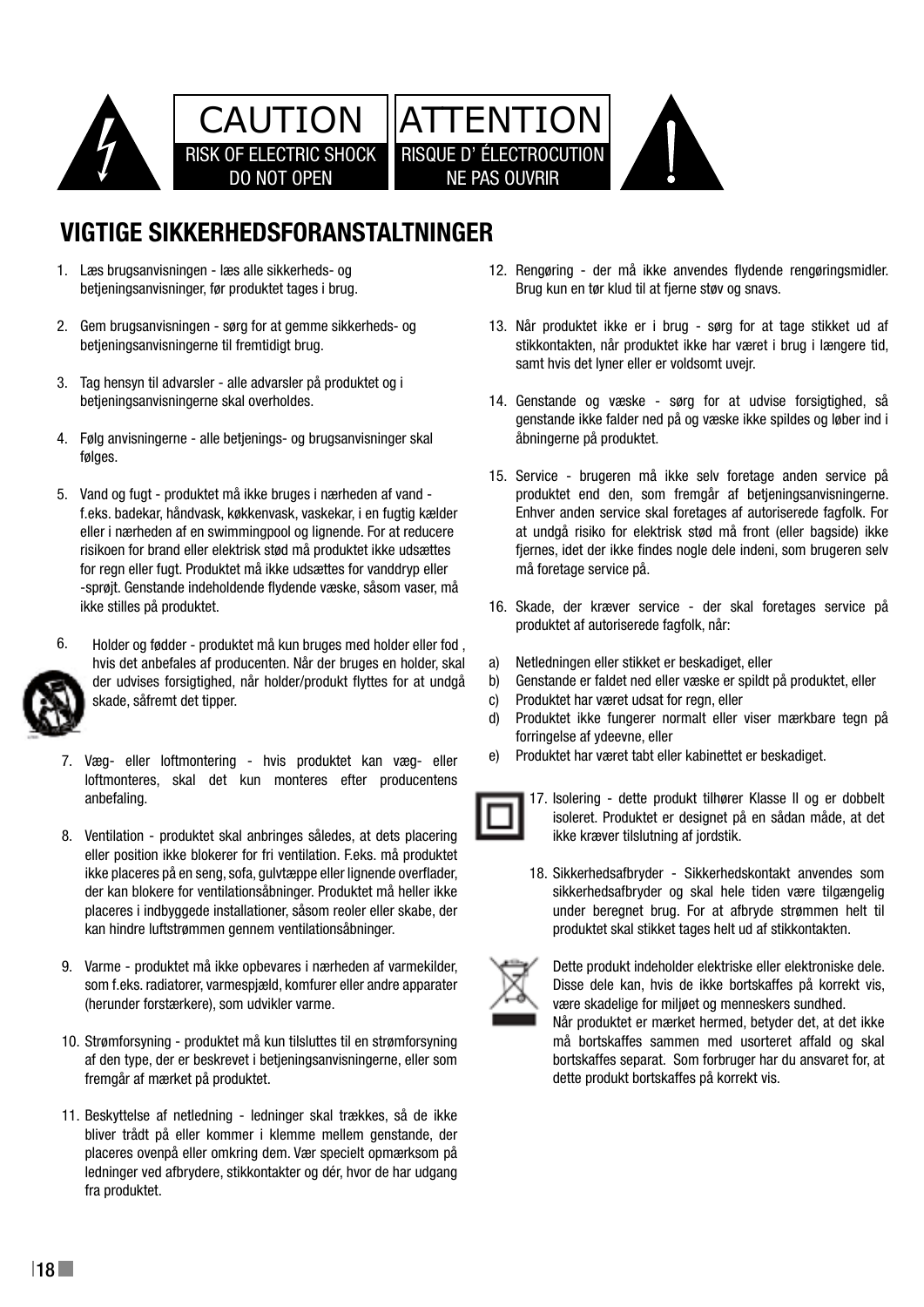# INDHOLDSFORTEGNELSE

| 1.0 INTRODUKTION                 | 20 |
|----------------------------------|----|
| 2.0 UDPAKNING                    | 20 |
| 3.0 PLACERING                    | 20 |
| <b>4.0 TILSLUTNING</b>           | 21 |
| 5.0 IBRUGTAGEN                   | 21 |
| <b>6.0 LYTTERUMMET</b>           | 22 |
| 7.0 TILSPILNING                  | 22 |
| 8.0 RENGØRING OG VEDLIGEHOLDELSE | 22 |
| 9.0 BORTSKAFFELSE                | 23 |
| 10.0 TEKNISKE SPECIFIKATIONER    | 23 |

DALI A/S erklærer hermed at DALI CALLISTO radioudstyrtypen overholder direktiv 2014/53/EU Den komplette ordlyd af EU-overensstemmelseserklæringen findes på følgende internetadresse: www.dali-speakers.com/compliance/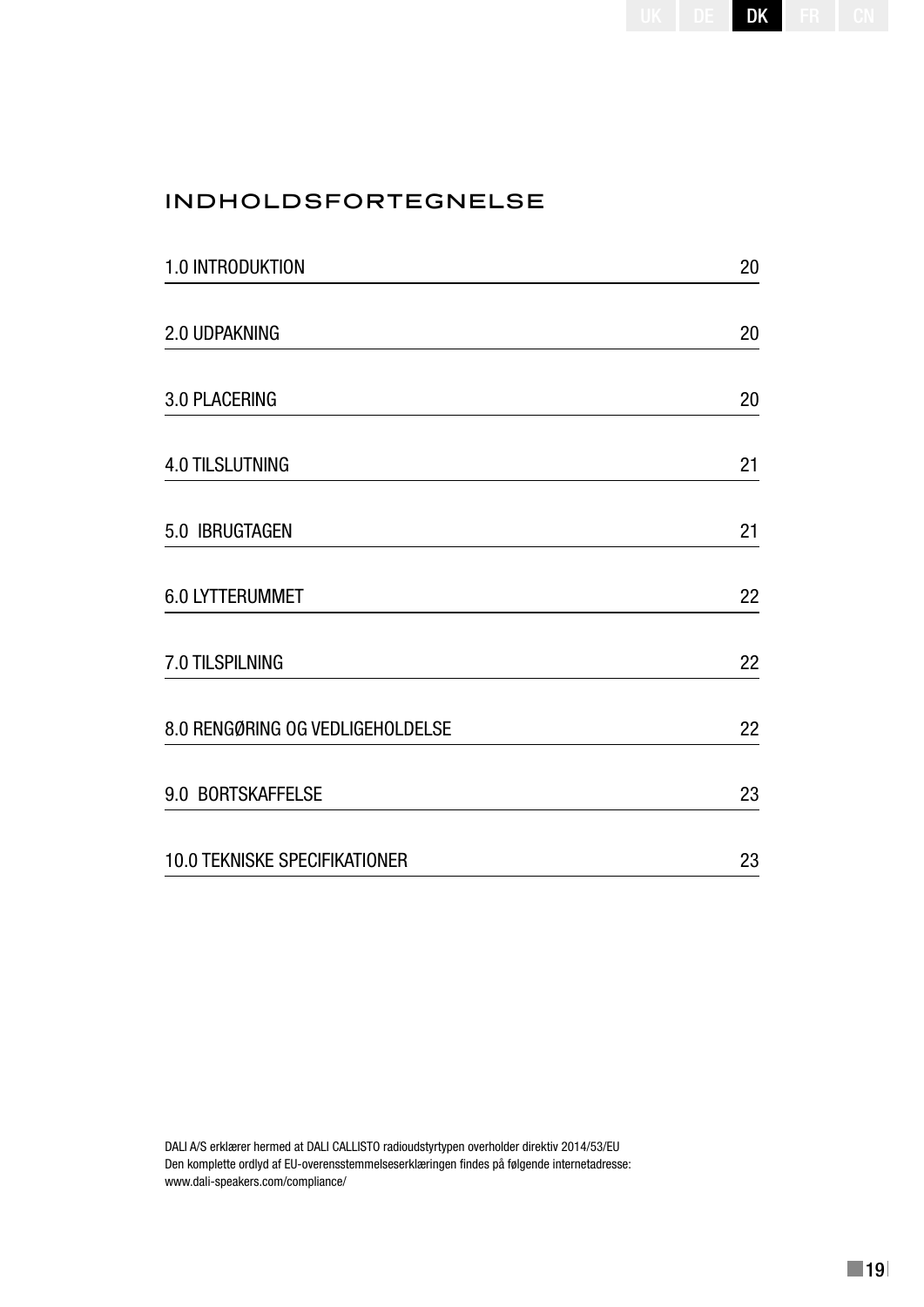## 1.0 INTRODUKTION

Tillykke med valget af DALI CALLISTO højttalere. For os er det vigtigt, at dine nye DALI højttalere opstilles og tilsluttes bedst muligt. Vi anbefaler derfor, at du læser manualen og følger anvisningerne. Du kan læse om opstilling og tilslutning af højttalerne - samt nogle gode råd om, hvordan du får mest ud af dine nye højttalere.

DALI er anerkendt blandt musikelskere over hele verden for sine unikke højttalere, der alle er konstrueret og designet ud fra kompromisløse krav til design og lyd. Vores mål for hver eneste DALI højttaler er os altid for øje: At skabe lydoplevelser i dit hjem, som får dig til at glemme tid og sted.

Husk at tilmelde dig DALIs nyhedsbrev på www.dali-speakers.com.

God fornøjelse!

#### 2.0 UDPAKNING

Udvis forsigtighed ved udpakning, for at undgå skader på indholdet. Afhængigt af hvilken DALI CALLISTO model du har købt, medfølger der forskelligt tilbehør til højttalerne. Kontroller at alle dele, angivet i Tabel 1, er medleveret. Gem emballagen til senere brug, hvis højttalerne f. eks. skal byttes eller serviceres.

## 3.0 PLACERING

For det optimale resultat, bør højttaleropstillingen være symmetrisk omkring din foretrukne lytteposition (se Figur 1A - 1C). Vi anbefaler at du eksperimenterer med forskellige placeringer – lydkvaliteten varierer, afhængig af højttalernes placering.

DALI CALLISTO 2 C højttalerne bør ideelt placeres med diskanten omtrent i ørehøjde, når du sidder i din foretrukne lytteposition. DALI CALLISTO 2 bør ligeledes placeres minimum 20 cm fra bagvæggen.

DALI CALLISTO 6 C er designet som en gulvhøjttaler. Den bør placeres minimum 20 cm fra bagvæg.

Genstande opstillet mellem højttaler og lyttepositionen kan forringe lydgengivelsen. Højttalerne er udviklet til at opfylde vores krav om stor spredning af lyden. De bør derfor ikke vinkles indad mod lyttepositionen, men positioneres så bagsiden er parallel med bagvæggen (se Figur 2). Ved at sigte højttalerne paralellt ret fremad, reduceres forvrængning ved hovedlyttepositionen og rumintegrationen forbedres. Kravet om stor spredning af lyden sikrer at lyden fordeles jævnt over et stort areal i lytterummet.

#### **3.1 DALI CALLISTO 6 C**

Højttalerne er beregnet til gulvplacering. Monter de medfølgende spikes eller gummidupper under højttalerne (se Figur 3A). Spikes eller gummidupper kan forbedre lydgengivelsen. Prøv begge løsninger og vælg den som giver det bedste resultat i din opstilling.

Spikes (medfølger) skal monteres løst i de fire aluminiumsfødder, så spikemøtrikkerne kun er spændt en smule. Monter fødderne i de gevindskårne huller i bunden af højttaleren ved hjælp af skruerne. Skub fødderne mod kabinettet, før du spænder skruerne. Anbring højttaleren oprejst på sine spikes på gulvet, så den står stabilt uden at vippe. Spænd møtrikkerne, så de fire spikes sidder forsvarligt fast i aluminiumsfødderne.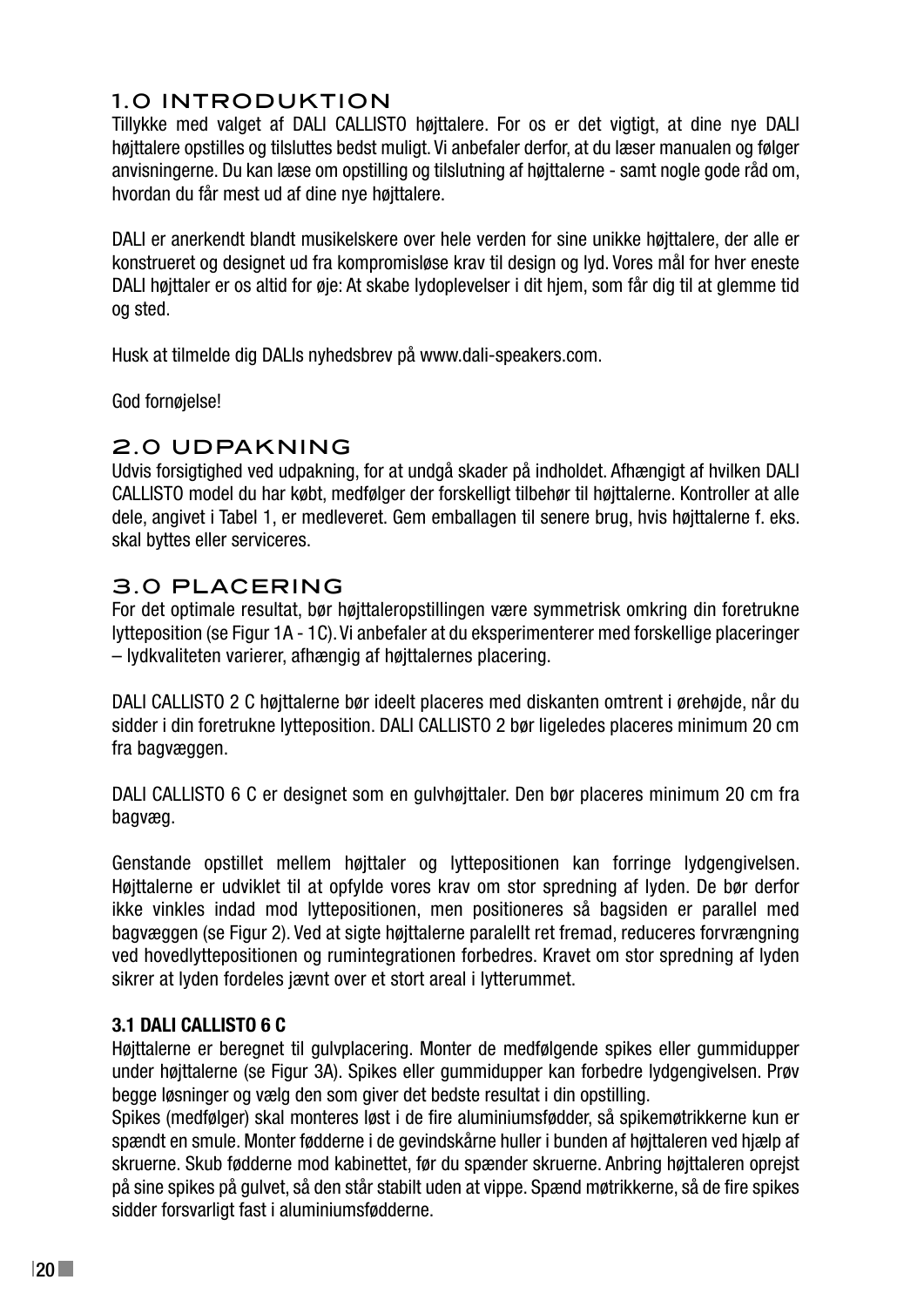BEMÆRK: Udvis forsigtighed med spikes, da de kan skade gulvet.

BEMÆRK: På nogle gulvoverflader og i nogle rum er det afgørende at bruge spikes for at opnå det bedste resultat.

#### **3.2 DALI CALLISTO 2 C**

DALI anbefaler, at du placerer din DALI CALLISTO 2 C på en fod for den bedste lydoplevelse. Alternativt kan DALI CALLISTO 2 C placeres på en hylde. De medfølgende gummifødder kan monteres under højttaleren for stabil og vibrationsfri placering (se figur 3B).

#### 4.0 TILSLUTNING

Alle stik er placeret nederst bag på CALLISTO højttaleren (se figur 5)

- 1) Strømstik
- 2) Hovedafbryder
- 3) Sikring
- 4) ADC In
- 5) USB Service port
- 6) LINK CONNECT knap

#### 5.0 IBRUGTAGEN

Tilslut det medfølgende strømkabel til strømstikken i højtaleren og i væggen. Tænd for CALLISTO højttaleren på hovedafbryderen.

Bemærk: Hvis højttaleren ikke tændes, når den tilsluttes spænding, og hovedafbryderen står på 'ON', kan sikringen være sprunget eller være defekt. Udskift sikringen med en af samme type som den oprindeligt leverede – se sikringstype på forstærkerens bagplade. Hvis sikringen springer flere gange, skal du få subwooferen kontrolleret på et autoriseret serviceværksted kontakt din autoriserede forhandler.

#### **5.1 FORBIND HØJTTALERNE**

DALI Sound Hub. Hvis du har købt en DALI Sound Hub sammen med dine CALLISTO højttalere kan du følge vejledningen vedlagt Sound Hub'en for at forbinde højttalerne. ADC In kablet forbindelse. Forbind CALLISTO højttaleren til en PRE Out. Højttalerens forstærker arbejder med fuldt gain når denne tilslutnings form bruges. DALI anbefaler at der bruges høj kvalitets kabler og at kablet ikke overstiger 3 meters længde.

#### **5.2 VOLUME KONTROL**

Når CALLISTO højttalere forbindes til DALI Sound Hub kan system volumen også justeres på toppen af hver højttaler (se figur 4). Hvis ADC IN bruges kan volumen kun kontrolleres via volumen kontrollen på den tilsluttede lydkilde.

#### **5.3 VOLUMEN LED**

LED displayet på forsiden af højttaleren lyser op og indikerer volumen niveauet når volumen ændres. Hvis højttaleren sætte på mute vil de to yderste LED'er blinke.

LED displayet slukkes igen efter kort tid og efterlader en enkelt LED tændt for at indikere det aktuelle volumen niveau.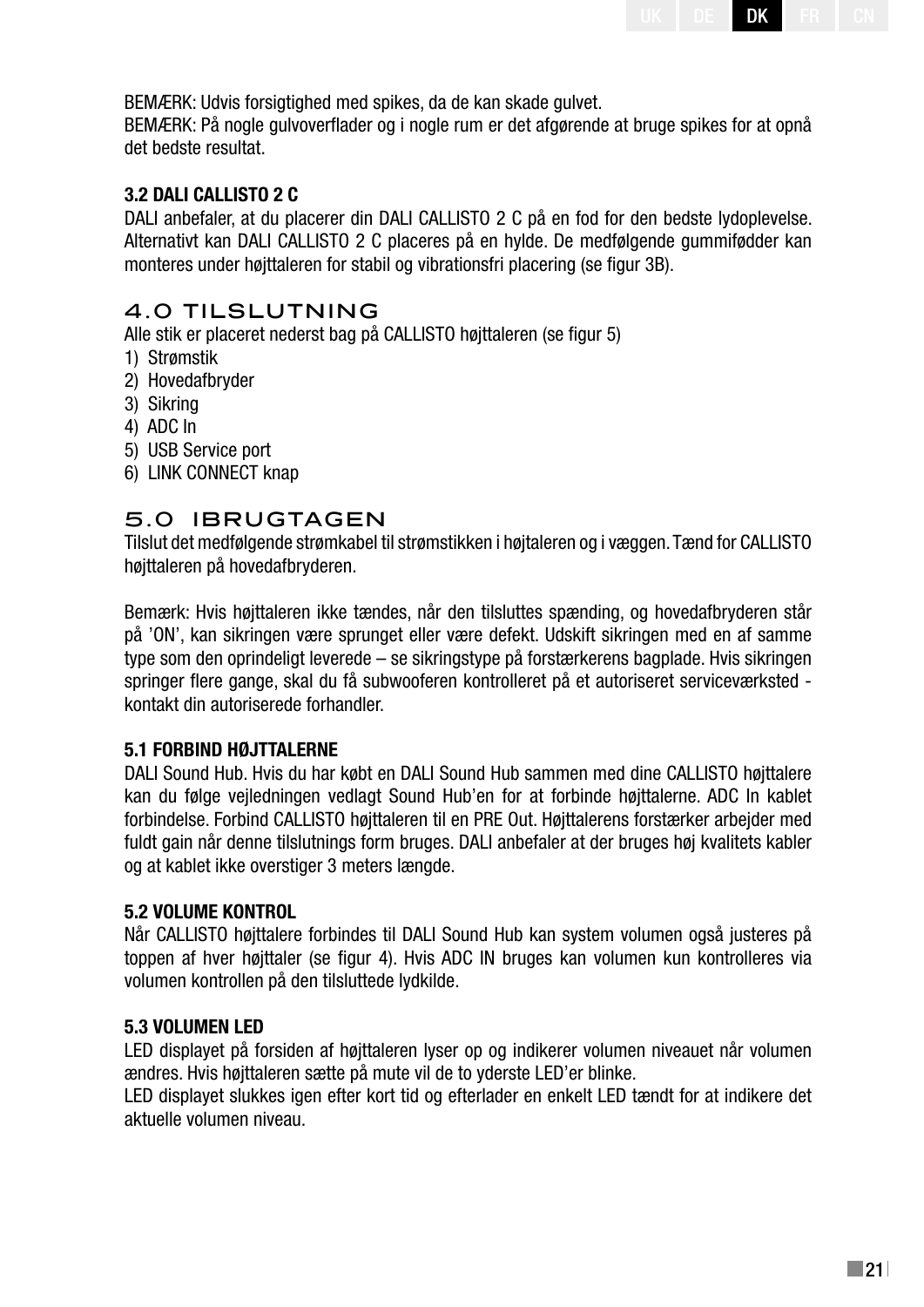#### **5.4 AUTOMATISK SLUK**

CALLISTO højtalerne slukker automatisk hvis de ikke har været brugt i noget tid. CALLISTO højttaleren tænder automatisk igen hvis der igen afspilles lyd.

#### **5.5 FIRMWARE OPDATERING**

Hvis der frigives en ny firmware til CALLISTO højttalerne skal denne indlæses ved at bruge USB Service porten. Følg instruktionen i firmware fil pakken.

#### **5.6 FACTORY RESET**

Skulle det blive nødvendigt at nulstille CALLISTO højtalerne kan dette gøres ved at følge nedenstående instruktion:

- 1) Sluk for CALLISTO højttaleren og vent ca. 15 sekunder
- 2) Tryk på LINK CONNECT knappen og hold den trykket ind
- 3) Tænk for CALLISTO højttaleren
- 4) Fortsæt med at holde LINK CONNECT knappen trykket ind, indtil displayet begynder at blinke
- 5) CALLISTO højttaleren er nu bragt tilbage til dens originale indstillinger

## **6.0 LYTTERUMMET**

Ethvert rum har sin egen og særegne akustik, der præger den måde, vi oplever lyden fra højttalerne. Reelt handler det om, hvordan rummet modtager lydenergien og skaffer sig af med den igen. Du kan påvirke dit lytterums akustik på forskellige måder. En del af den lyd, du hører, kommer ikke direkte fra selve højttaleren men fra refleksioner fra gulv, loft og vægge. Disse refleksioner dæmpes af bl.a. møbler, planter og tæpper. Er lydbilledet lyst, kan bløde ting som gardiner og tæpper hjælpe. For eksempel har det en vis indflydelse at trække gardinerne for, når du vil undgå refleksioner fra store glasflader. Både mængden og kvaliteten af den dybe bas afhænger af rummets størrelse, form og højttalernes placering. F.eks. fremhæves bassen ved en placering nær side- eller bagvæg og endnu mere ved placering i et hjørne. Her øges refleksionerne fra væggene dog ganske meget. Da det i sidste ende er dine ører, der bestemmer, anbefaler vi, at du eksperimenterer dig frem til den placering, der giver det lydbillede, du ønsker.

Som grundregel skal du undgå store, hårde reflekterende flader umiddelbart omkring højttalerne, da disse vil virke som såkaldte spejlkilder og ødelægge det rumlige perspektiv i lydbilledet. Prøv f.eks. at hænge et vægtæppe bag højttaleren, lægge et tæppe foran eller stille en større plante ved siden af højttaleren og oplev, hvor overraskende stor indflydelse det har på præcisionen i lydbilledet.

## 7.0 TILSPILNING

Ligesom ethvert andet mekanisk system skal en højttaler "spilles til" for at kunne yde sit bedste. Derfor vil du i den første periode opleve en gradvis forbedring af højttalernes lydkvalitet. Tilspilningsperioden varierer i forhold til brug og lydniveau. Du skal regne med op til 100 timers playback førend dine højttalere opnår maximum ydelse. I modsætning til andre mekaniske systemer forlænges en højttalers levetid ved normal, regelmæssig brug.

## 8.0 RENGØRING OG VEDLIGEHOLDELSE

Rengøring af kabinetterne foretages bedst med en blød og tør klud. Er kabinetterne tilsmudsede, kan en blød klud, der er hårdt opvredet i et mildt universalrengøringsmiddel, benyttes. Vær meget forsigtig ved evt. aftørring af højttalermembranerne, da disse er meget følsomme.

Stoframmerne rengøres med en almindelig klædebørste eller aftørres med en hårdt opvredet og fnugfri klud med mildt universalrengøringsmiddel.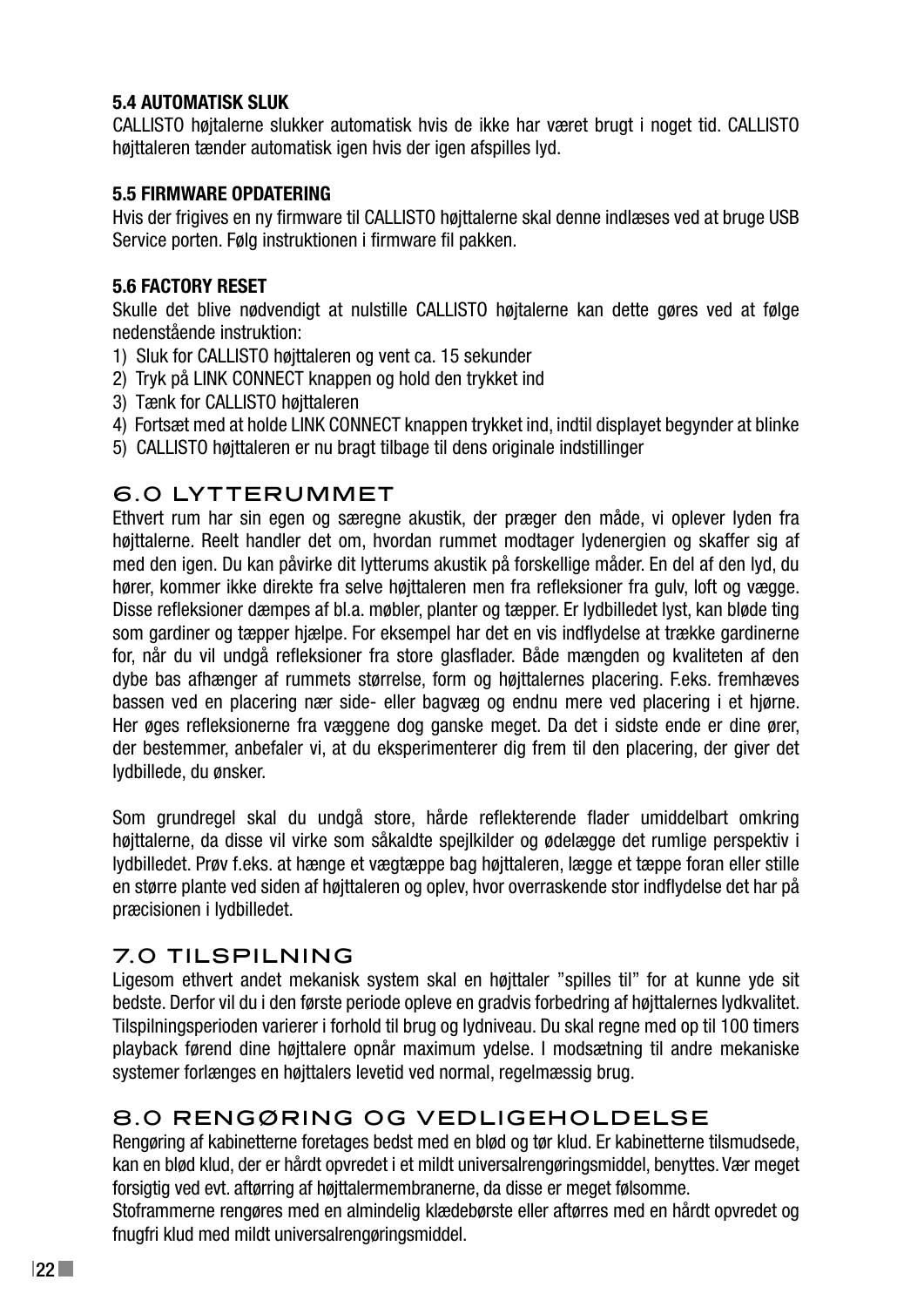#### **8.1 Undgå direkte sollys**

Højttalernes overflade kan falme eller blive misfarvet med tiden, hvis den udsættes for direkte sollys. Undgå derfor at placere højttalerne i direkte sollys.

## 9.0 BORTSKAFFELSE

Produktet må ikke blandes med almindeligt husholdningsaffald ved bortskaffelse. Lovgivningen kræver, at elektroniske apparater indsamles for korrekt bortskaffelse, genindvinding og genbrug. Private husstande i EU-medlemslandene, Schweiz, Liechtenstein og Norge kan gratis aflevere deres brugte elektroniske apparater på kommunale genbrugspladser eller til forhandlere (ved køb af et nyt lignende produkt). Hvis du er bosiddende i andre lande end ovennævnte, bedes du kontakte dine lokale myndigheder for oplysninger om korrekt bortskaffelse. Ved at følge disse retningslinjer sikrer du, at dit produkt bortskaffes, genindvindes og genbruges på korrekt vis for at forhindre potentielle negative konsekvenser for miljøet og folkesundheden.

## 10.0 TEKNISKE SPECIFIKATIONER

I tabel 2 finder du de mest almindelige specifikationer for højttalerserien. Husk, at der findes utallige måder til bedømmelse af højttalere, men ingen af dem fortæller noget om, hvordan en højttaler egentlig lyder. Det er kun dine ører, der afgør, om én højttaler lyder bedre end en anden. Ligesom alle vores andre højttalere er DALI RUBICON designet til at gengive musik så ærligt som muligt.

God fornøjelse med din nye DALI CALLISTO højttaler!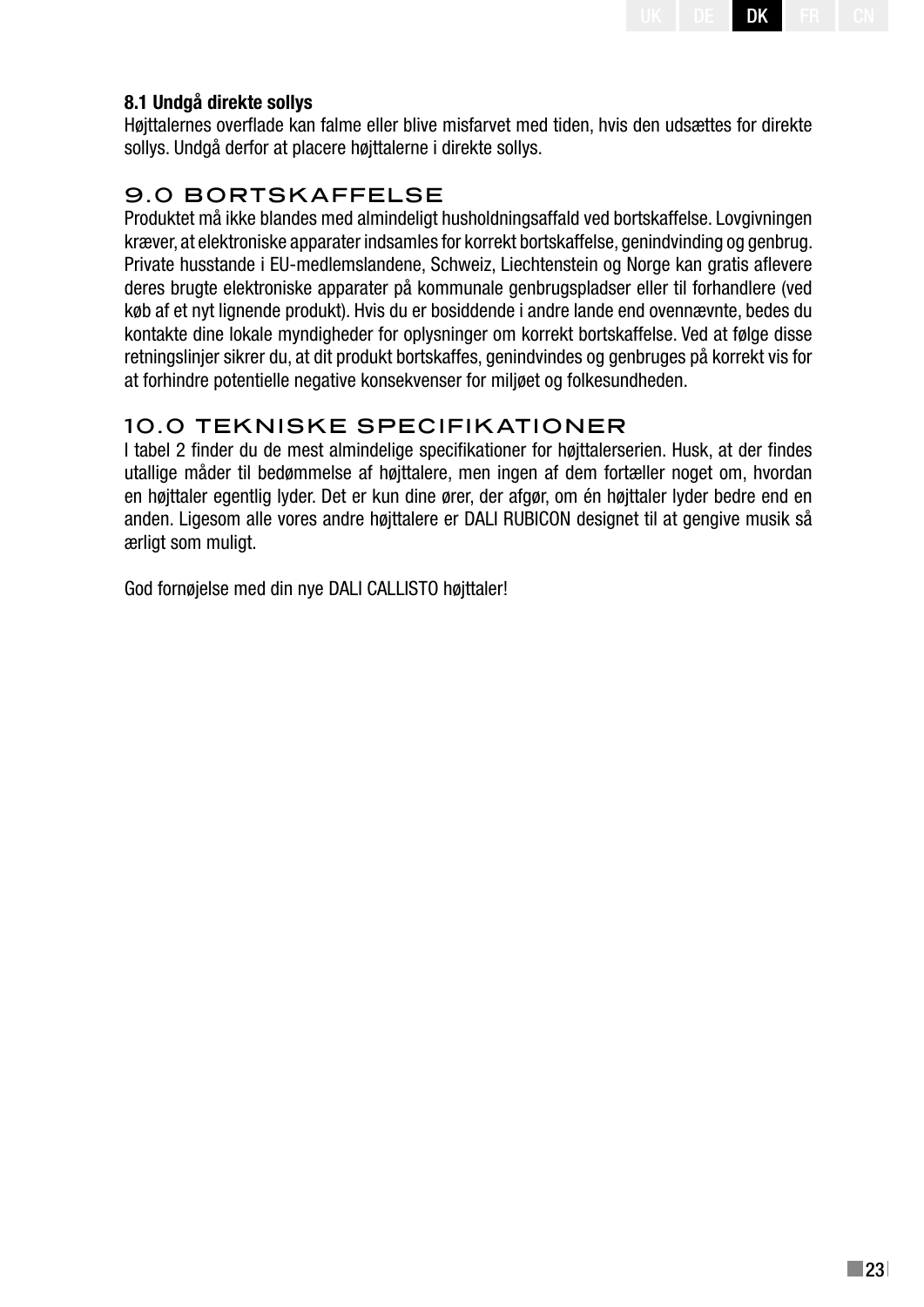

# **Important Safety Instructions**

- 1. Read instructions all the safety and operating instructions should be read before the appliance is operated.
- 2. Retain instructions the safety and operating instructions E. Thought included for the back y and eper-2.
- 3. Heed warnings all warnings on the appliance and in the operating instructions should be adhered to. 3.
	- do not iail an<br>4. Follow instructions all operating and use instructions should openings. be followed. 4.
- 5. Water and moisture the appliance should not be used near beyond that water - for example, near a bathtub, washbowl, kitchen sink, laundry tub, in a wet basement, or near a swimming pool and reduce the ris the like. To reduce the risk of fire or electric shock, do not expose there are no u this apparatus to rain or moisture. The apparatus should not be this apparatus to rain or moisture. The apparatus should not be exposed to dripping or splashing. Objects filled with liquids, such and 6. Damage requ as vases should not be placed on the apparatus. water - for example, near a bathtub, washbowl, washbowl, washbowl, kitchen sink, washbowl, kitchen sink, washbowl, kitchen sink, washbowl, washbowl, washbowl, washbowl, washbowl, washbowl, washbowl, washbowl, washbowl, was



- 6.  $6.$  Carts and stands - the appliance should be used only with a to avoid injury from tip-over. cart or stand if recommended by the manufacturer. When a cart  $\qquad \quad \text{b)} \quad$  Objects have t is used, use caution when moving the cart/apparatus combination
- 7. Wall or ceiling mounting if the appliance includes options for wall or ceiling mounting, it should be mounted only as recommended **by** 17. Isolation by the manufacturer. 7.
- 8. Ventilation the appliance should be situated so that its location or position does not interfere with proper ventilation. For example, the appliance should not be situated on a bed, sofa, rug, or similar surface that may block the ventilation openings; or placed in a impede the flow of air through the ventilation openings. built-in installation, such as a bookcase or cabinet, that may intend
- such as radiators, heat registers, stoves, or other appliances including amplifiers) that produce heat. the apparatus. 9. Heat - the appliance should be situated away from heat sources 20 This equipment is a Class II or double insulated in the Class II or double insulated in the Class II or double insulated in the Class II or double in the Class II or double in the Class II or double in the Class II or d Do not place exposed flame sources such as lighted candles on  $\simeq$  connection to electrical ground.
	- 10. Power sources the appliance shou supply only of the type described in the operating instructions or **Example 19** Preser 10. Power sources - the appliance should be connected to a power as marked on the appliance.
		- 11. Power cord protection power-supply cords should be routed so that they are not likely to be walked on or pinched by items placed on or against them, paying particular attention to cords at plugs, convenience receptacles and the point where they exit from appliance.
- Cleaning do not use any liquid cleaners. Use only a dry cloth to 12. wipe off dust and grease.
- 13. Non-use periods the power cord of the appliance should be unplugged from the outlet when left unused for a long period of time and during lightning storms.
- 14. Object and liquid entry care should be taken so that objects do not fall and liquids are not spilled into the enclosure through openings.
- 15. Servicing the user should not attempt to service the appliance beyond that described in the operating instructions. All other servicing should be referred to qualified service personnel. To reduce the risk of electric shock, do not remove cover (or back) as there are no user-serviceable parts inside.
	- 16. Damage requiring service the appliance should be serviced by qualified personnel when:
	- used only with a a a) The power-supply cord or the plug has been damaged; or a)
		- Objects have fallen, or liquid has been spilled into the appliance; or b)
		- The appliance has been exposed to rain; or c)
	- d) The appliance does not appear to operate normally, or exhibits a marked change in performance; or d)
	- The appliance has been dropped, or the enclosure damaged. e) The appliance has been dropped, or the enclosure e)



- **EXECTE:** electrical appliance. It has been designed in such a way that it does not require a safety connection to electrical 17. Isolation - this equipment is a Class II or double insulated earth.
- 19 Keep new and used batteries away from children. If the state  $\mathfrak{h}$  the state  $\mathfrak{h}$ 18. Mains disconnection - Mains plug is used as disconnect device and it should remain readily operable during intended use. In order to disconnect the apparatus from the mains completely, the mains plug should be disconnected from the mains socket outlet completely.
	- 19. Intended operational climate: moderate.



This product contains electrical or electronic materials. The presence of these materials may, if not disposed of properly, have potential adverse effects on the environment and human health.

5 that this product is disposed of properly. be disposed of as unsorted waste and must be collected Presence of this label on the product means it should not separately. As a consumer, you are responsible for ensuring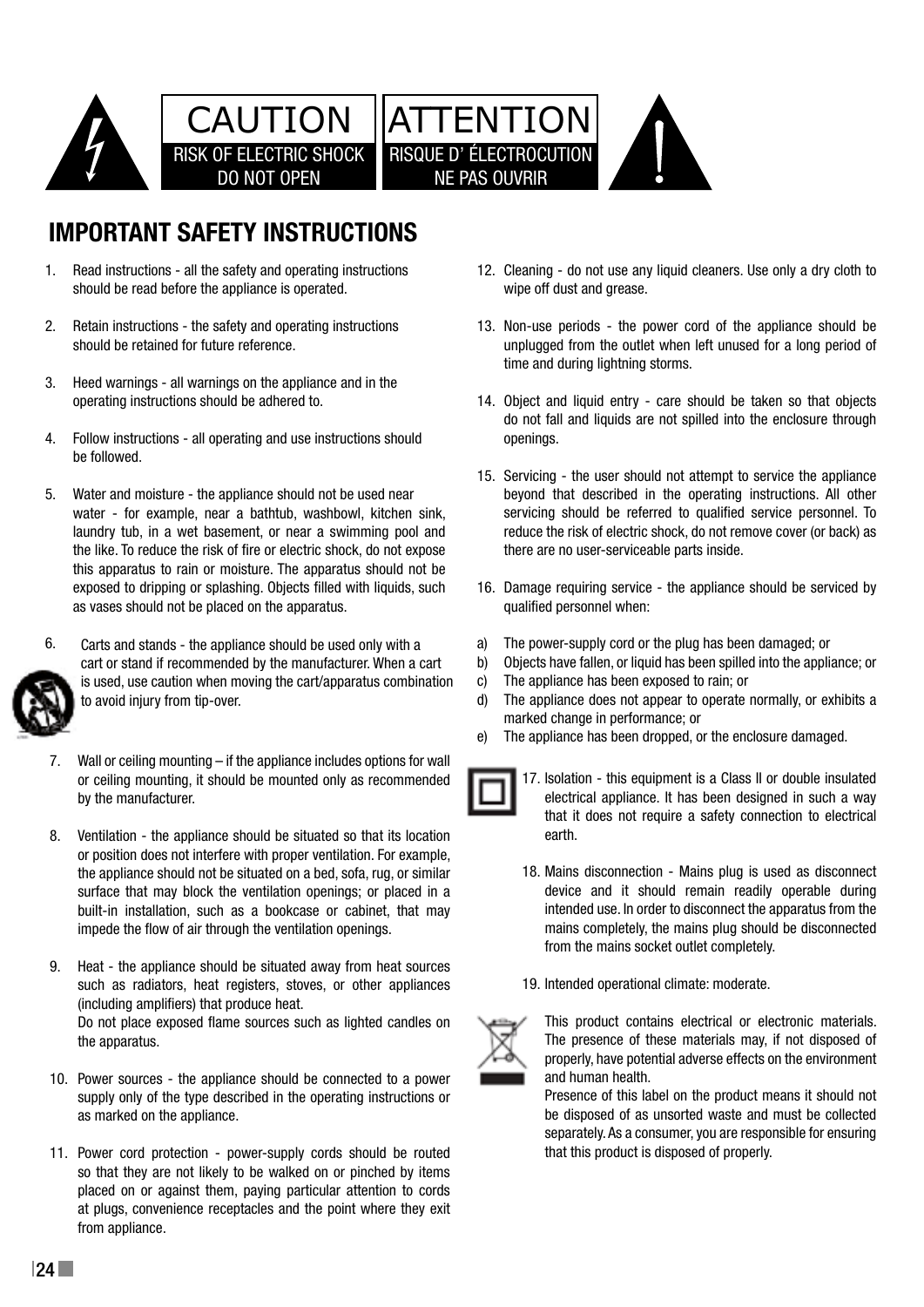# **IC Précaution**

Le present appareil est conforme aux CNR d'Industrie Canada applicables aux appareils radio exempts de licence. L'exploitation est autorisée aux deux conditions suivantes: (1) l'appareil ne doit pas produire de brouillage, et (2) l'utilisateur de l'appareil doit accepter tout brouillage radio électrique subi, meme si le brouillage est susceptible d'en compromettre le fonctionnement.

Cet équipement doit être installé et utilisé à une distance minimale de 20 cm entre le radiateur et votre corps. CAN ICES-3(B)/NMB-3(B)

DALI A/ S déclare par la présente que le type d'équipement radioélectrique DALI CALLISTO est conforme à la directive 2014/53 /UE.

Le texte complet de la déclaration UE de conformité est disponible à l'adresse internet suivante: www.dali-speakers.com/compliance/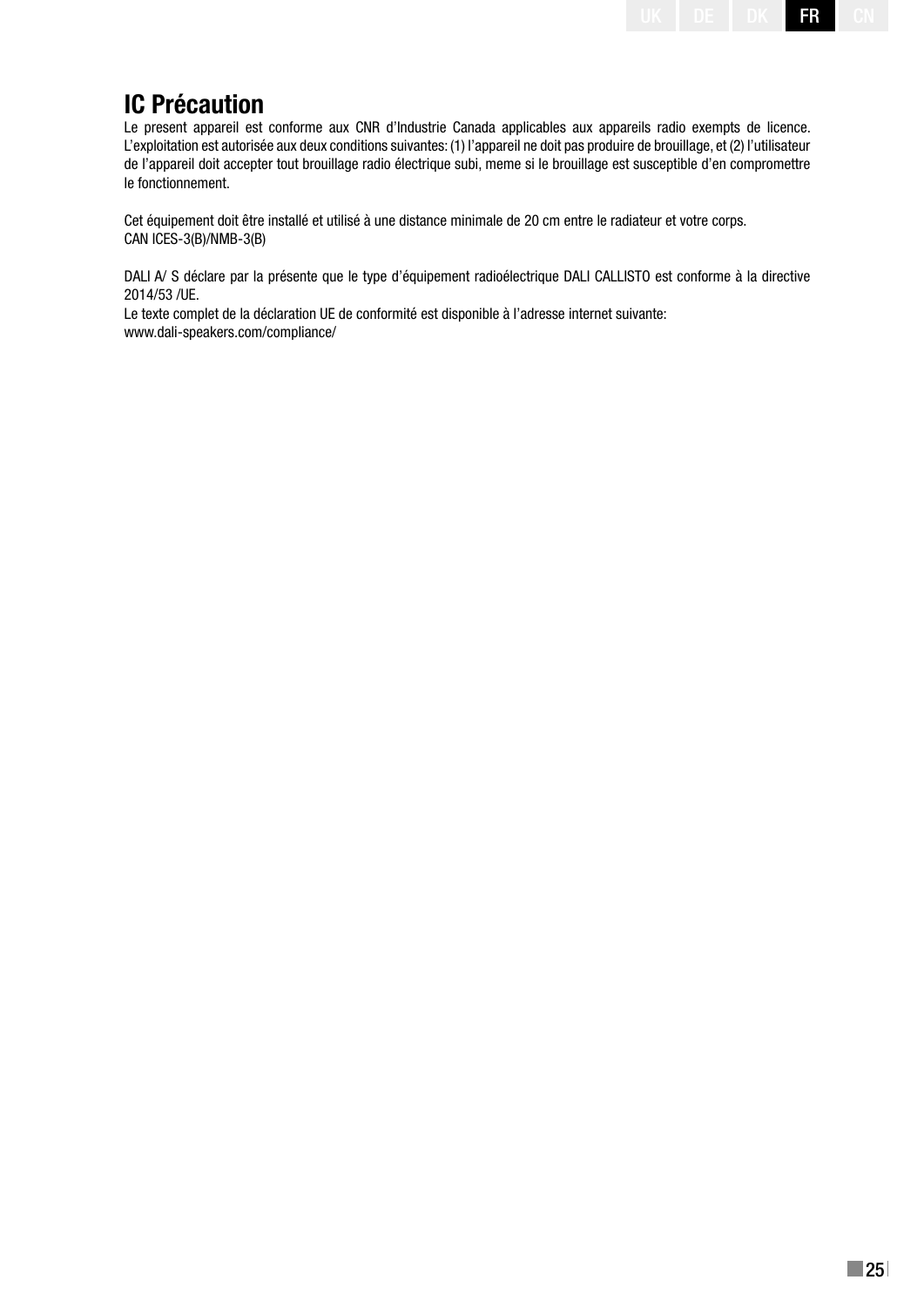# **CONTENTS**

| 1.0 INTRODUCTION                  | 27 |
|-----------------------------------|----|
| 2.0 DEBALLAGE                     | 27 |
| 3.0 POSITIONNEMENT                | 27 |
| 4.0 CONNEXION                     | 28 |
| 5.0 UTILISATION                   | 28 |
| 6.0 LA PIÈCE D'ÉCOUTE             | 29 |
| 7.0 RODAGE                        | 30 |
| <b>8.0 NETTOYAGE ET ENTRETIEN</b> | 30 |
| 9.0 MISE AU REBUT                 | 30 |
| 10.0 CARACTERISTIQUES TECHNIQUES  | 30 |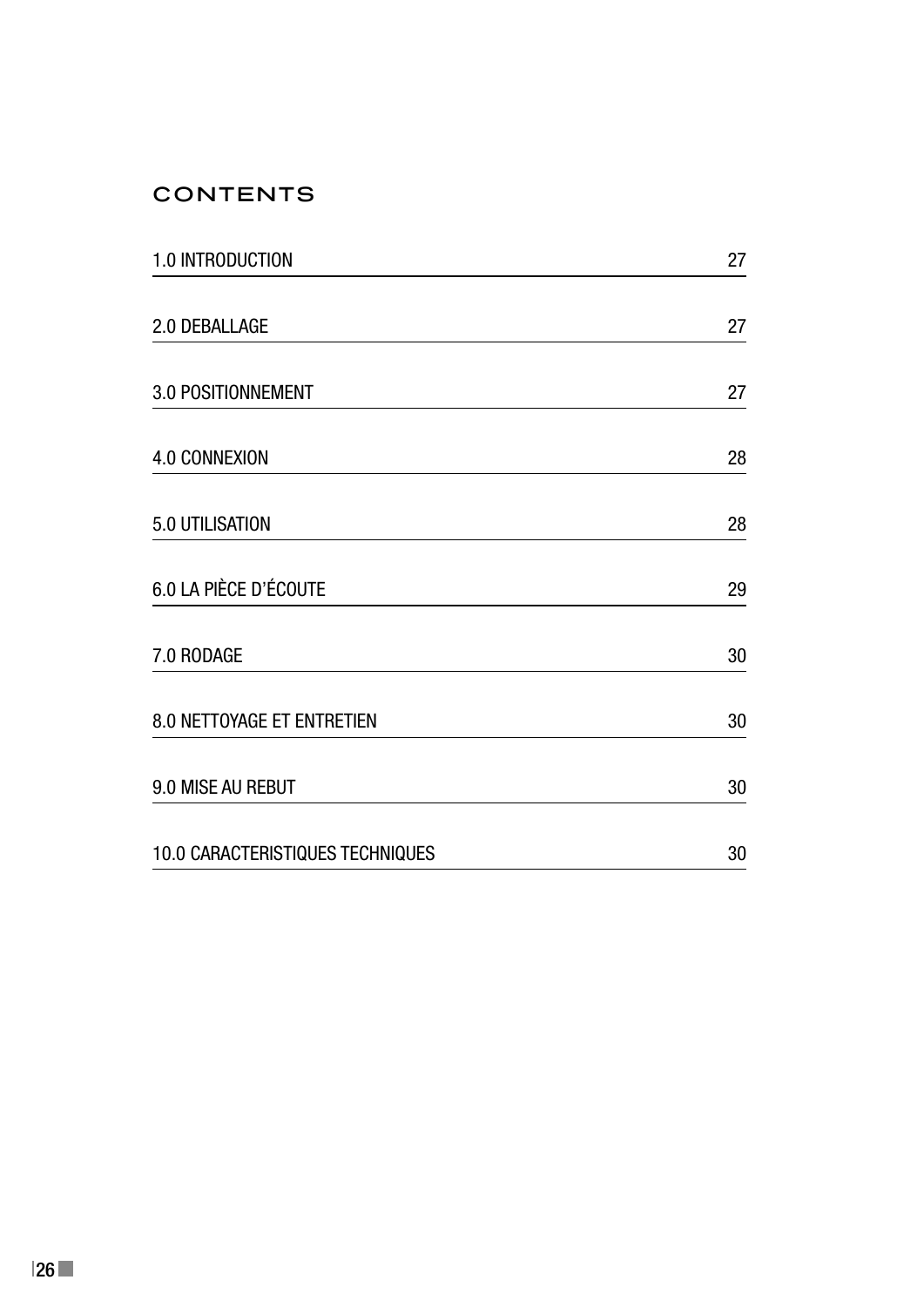# 1.0 INTRODUCTION

Félicitations pour l'achat de vos nouvelles enceintes DALI CALLISTO. Nous attachons une grande importance à l'installation et la connexion optimales de vos nouvelles enceintes DALI. C'est pourquoi nous vous recommandons de lire ce manuel et d'en suivre les recommandations. Ce manuel contient des instructions d'installation et de connexion, ainsi que des conseils et des recommandations qui vous permettront de profiter pleinement de vos nouvelles enceintes.

DALI est réputé dans le monde entier pour ses enceintes uniques, dotées d'un design et de performances répondant aux normes les plus strictes. L'objectif de chaque enceinte DALI est toujours à l'image de notre engagement fondamental : vous proposer, chez vous, une expérience d'écoute qui ne manquera jamais de vous transporter.

N'oubliez pas de vous inscrire sur www.dali-speakers.com pour recevoir la newsletter de DALI.

Nous vous souhaitons beaucoup de plaisir avec vos enceintes.

# 2.0 DEBALLAGE

Prenez soin de ne pas endommager le contenu lors du déballage des différents composants. Selon le modèle DALI CALLISTO que vous avez acheté, différents accessoires sont fournis avec les enceintes. Assurez-vous que l'emballage en carton contient toutes les pièces (voir Tableau 1). Conservez les matériaux d'emballage, dans l'éventualité où vous devriez transporter ou faire réparer vos enceintes.

# 3.0 POSITIONNEMENT

Pour obtenir les meilleurs résultats; les enceintes doivent être disposées de façon symétrique autour de votre position d'écoute préférée (voir Figure 1). Nous vous recommandons d'essayer de positionner vos enceintes de différentes façons ; la qualité sonore variera en fonction de la position des enceintes.

Pour les modèles DALI CALLISTO 2 C, les enceintes doivent idéalement être positionnées de manière à ce que le tweeter se trouve à la hauteur de votre oreille lorsque vous êtes assis dans votre position d'écoute préférée. Le modèle CALLISTO 2 C doit être positionné à au moins 20 cm (8") du mur situé derrière.

Les enceintes CALLISTO 6 C sont conçues pour être posées au sol. Elles doivent être positionnées à au moins 20 cm (8") du mur situé derrière.

La présence d'objets situés entre l'enceinte et la position d'écoute peut avoir un effet négatif sur la qualité sonore. Toutes les enceintes DALI sont conçues pour satisfaire à notre principe de « diffusion large » ; elles ne doivent donc pas être orientées vers la position d'écoute, mais doivent être positionnées parallèlement au mur situé derrière (voir Figure 2). Le positionnement parallèle permet de réduire la distorsion dans la position d'écoute principale et d'assurer une meilleure intégration dans la pièce. Le principe de diffusion large garantit également une répartition homogène du son dans un vaste rayon de la pièce d'écoute.

## **3.1 DALI CALLISTO 6 C**

Les enceintes sont conçues pour être posées au sol sur des pointes ou des pieds en caoutchouc placés sous les enceintes (voir Figure 3A). L'utilisation de pointes ou de pieds en caoutchouc permet d'améliorer la qualité sonore. Vous pouvez essayer l'une et l'autre de ces solutions afin d'identifier celle qui produit le meilleur son dans votre installation.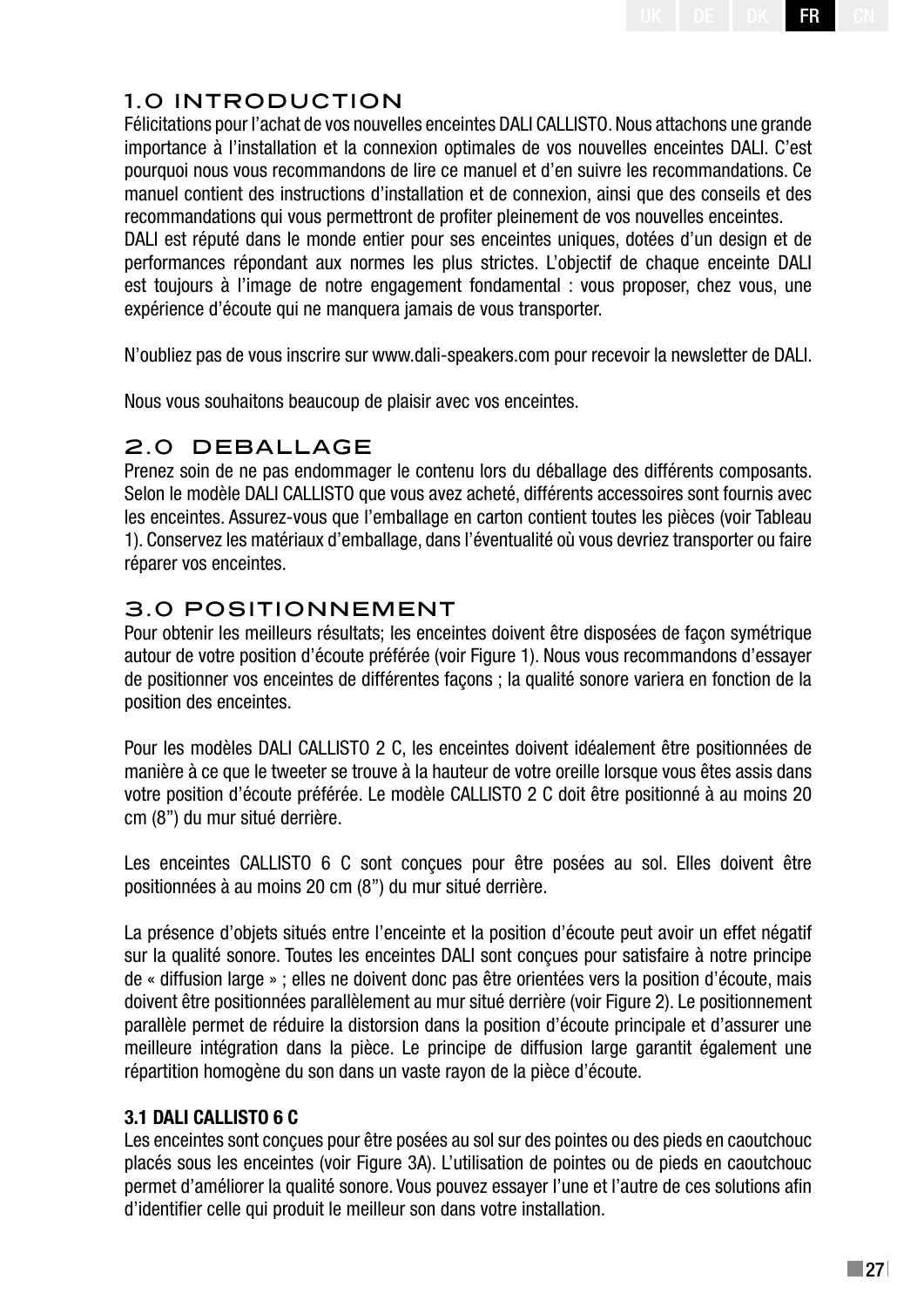Les pointes (incluses) doivent être fixées sans être serrées dans les quatre pieds en aluminium, en laissant le contre-écrou de la pointe légèrement serré. Montez les pieds dans les trous filetés sur la partie inférieure de l'enceinte à l'aide des vis. Appuyez les pieds contre l'enceinte avant de serrer les vis. Mettez l'enceinte en position verticale en appui sur ses pointes sur le sol, de sorte qu'elle se tienne bien droite, sans vaciller. Serrez les écrous de manière à ce que les quatre pointes soient bien tenues dans les pieds en aluminium. Veillez à ne pas trop serrer les contre-écrous.

REMARQUE: Gardez à l'esprit que les pointes peuvent endommager le sol, s'il n'est pas protégé.

REMARQUE: Sur certaines surfaces et dans certaines pièces, l'utilisation de pointes est essentielle pour obtenir les meilleurs résultats.

#### **3.2 DALI CALLISTO 2 C**

DALI CALLISTO 2 C est optimisé pour une installation au sol, mais fonctionne également bien sur une étagère. En cas de positionnement sur un support ou une étagère, les pieds fournis peuvent être placés sous l'enceinte pour assurer sa stabilité et l'absence de vibrations (voir Figure 3B).

#### 4.0 CONNEXION

Le branchement au secteur se situe à l'arrière de l'enceinte CALLISTO (voir Figure 5).

- 1 ) Connecteur secteur
- 2 ) Interrupteur d'alimentation principale
- 3 ) Compartiment de fusible
- 4) ENTRÉE ADC
- 5) Port de service USB
- 6) Bouton LINK CONNECT

## 5.0 UTILISATION

Raccordez le cordon d'alimentation fourni au connecteur SECTEUR et à votre prise de courant. Mettez l'enceinte CALLISTO en marche à l'aide de l'interrupteur d'alimentation principale. REMARQUE : si vous ne parvenez pas à allumer l'enceinte CALLISTO alors qu'elle est branchée et que l'interrupteur d'ALIMENTATION est en position de MARCHE, il est possible que le fusible ait sauté ou soit endommagé. Remplacez-le par un fusible du même type que celui d'origine (le type de fusible est indiqué à l'arrière de l'amplificateur). Si le fusible saute continuellement, faites vérifier l'enceinte CALLISTP dans un centre de service agréé (prenez contact avec votre revendeur agréé).

#### **5.1 CONNEXION DES ENCEINTES**

Le DALI SOUND HUB. Si vous avez acheté un DALI SOUND HUB avec vos enceintes CALLISTO, veuillez suivre les instructions du guide de démarrage rapide du SOUND HUB pour y connecter vos enceintes CALLISTO. Connexion câblée pour entrée ADC. Branchez les enceintes CALLISTO à une sortie pré-ampli. Dans ce cas, l'enceinte fonctionnera à gain fixe. DALI recommande l'utilisation de câbles de qualité supérieure, de préférence de moins de 3 mètres.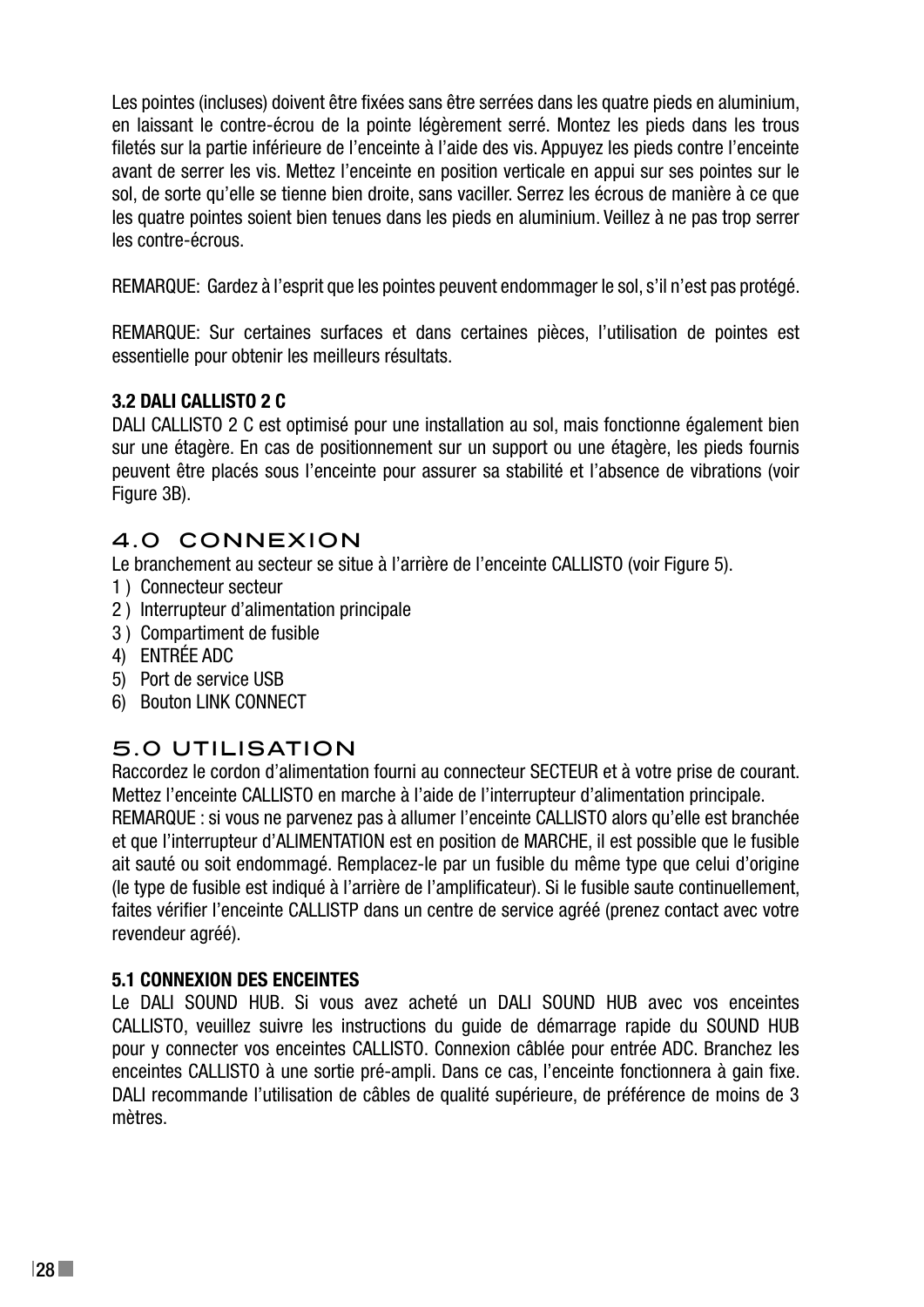#### **5.2 Réglage du volume**

Lorsque les enceintes sont connectées aux DALI SOUND HUB, vous pouvez régler le volume du système sur la partie supérieure avant de chaque enceinte (voir Figure 4). Si vous utilisez la connexion ADC IN, vous pouvez uniquement régler le volume sur le dispositif de lecture.

#### **5.3 LED AVANT**

Le panneau LED à l'avant de l'enceinte s'allume et indique le volume chaque fois que vous le changez. Lorsque l'enceinte est mise en sourdine, les LED situées aux deux extrémités du panneau LED clignotent pour indiquer cet état.

La LED située à l'avant s'éteint après un court instant, et une LED reste allumée pour indiquer le volume.

#### **5.4 MODE ALIM. ÉTEINT**

L'enceinte CALLISTO se mettra automatiquement hors tension si aucun signal n'est détecté pendant 15 minutes. Elle se remet automatiquement en marche lorsqu'un signal audio est détecté.

#### **5.5 MISE À JOUR DU MICROLOGICIEL**

En cas de mise à jour du micrologiciel des enceintes CALLISTO, veuillez utiliser le port de service USB pour mettre à jour votre enceinte. Veuillez suivre les instructions du fichier de téléchargement du micrologiciel.

Vous pouvez consulter la version du micrologiciel la plus récente sur www.dali-speakers.com.

#### **5.6 RÉINITIALISATION**

S'il est nécessaire de réinitialiser l'enceinte CALLISTO, vous pouvez le faire en suivant les étapes suivantes:

- 1) Mettez l'enceinte CALLISTO hors tension et patientez environ 15 secondes.
- 2) Appuyez sur le bouton LINK CONNECT et maintenez-le enfoncé.
- 3) Mettez l'enceinte CALLISTO en position de marche tout en maintenant le bouton LINK CONNECT enfoncé.
- 4) Continuez de maintenir le bouton LINK CONNECT enfoncé jusqu'à ce que le témoin de position commence à clignoter.
- 5) Les réglages d'usine sont alors restaurés sur l'enceinte CALLISTO.

## 6.0 LA PIÈCE D'ÉCOUTE

Chaque pièce possède des caractéristiques acoustiques uniques, qui influencent la manière dont nous entendons le son provenant d'une enceinte. Le son que vous entendez est constitué du son direct provenant des enceintes et du son réfléchi provenant du sol, du plafond et des murs. De ce dernier dépend votre expérience d'écoute.

La règle fondamentale consiste à essayer d'éviter d'avoir de grandes surfaces dures et réfléchissantes à proximité de vos enceintes, car celles-ci provoqueront d'importantes réflexions, qui peuvent affecter la précision et l'effet spatial de la reproduction sonore. La réflexion peut notamment être supprimée en positionnant, par exemple, une plante entre l'enceinte et la surface réfléchissante. Des objets mous tels que des tapis ou des rideaux peuvent aider si le son est trop clair. Le volume et la qualité des graves dépendent de la taille et de la forme de la pièce, ainsi que de la position des enceintes. Les graves seront accentués si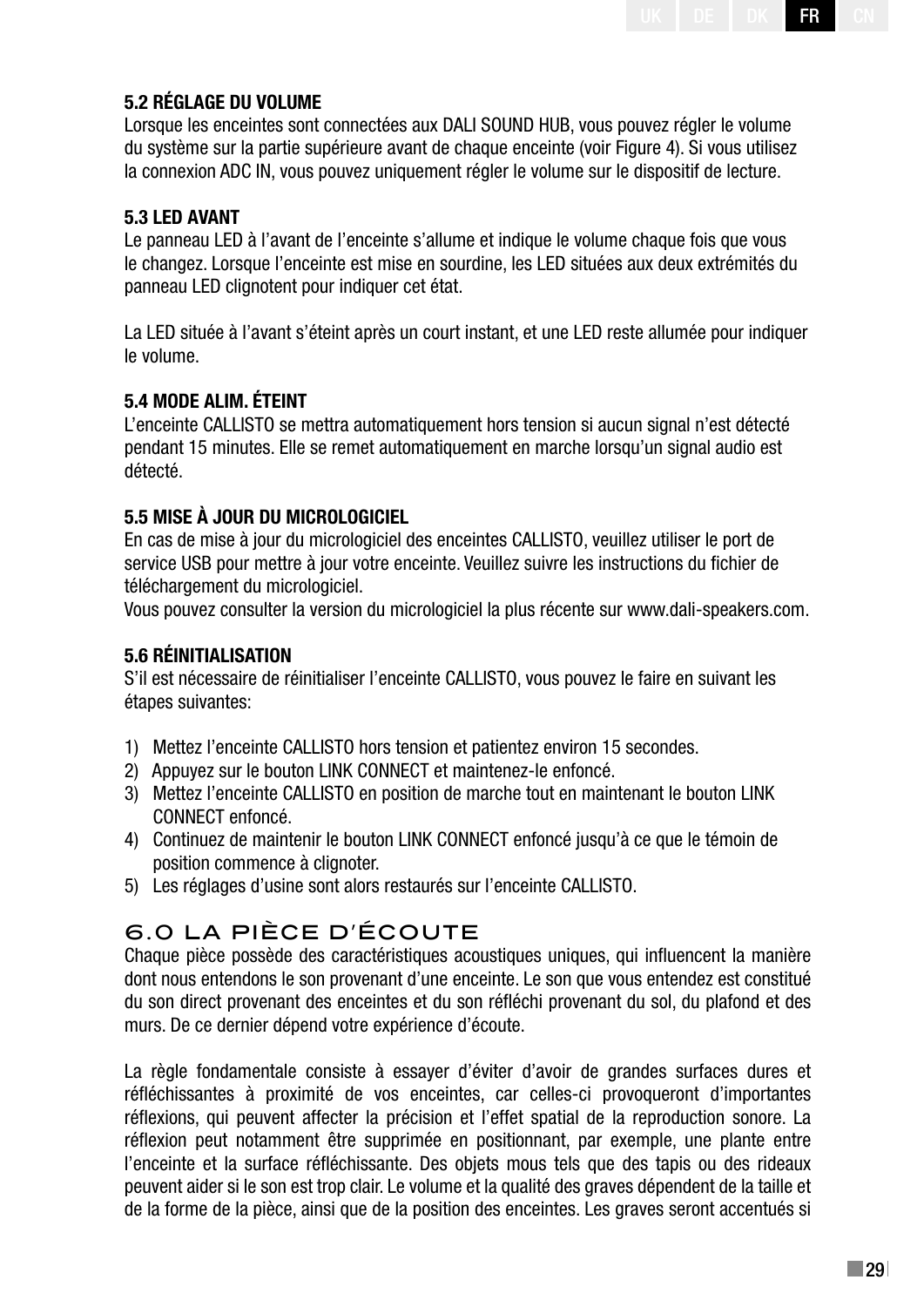un mur se trouve sur le côté ou à l'arrière de vos enceintes. Positionner vos enceintes dans un coin de pièce les accentue encore plus, mais cela augmente également les réflexions.

# 7.0 RODAGE

À l'image de tout système mécanique, une enceinte nécessite une période de « rodage » pour donner le meilleur d'elle-même. Vous constaterez une amélioration progressive de la qualité sonore durant la première période d'utilisation. La période de rodage varie selon l'utilisation et le volume de lecture. Vous devez prévoir jusqu'à 100 heures de diffusion avant d'atteindre des performances optimales. Contrairement à d'autres systèmes mécaniques, la durée de vie d'une enceinte est augmentée par la diffusion normale et régulière de musique.

## 8.0 NETTOYAGE ET ENTRETIEN

Nettoyez les enceintes avec un chiffon doux et sec. Si les enceintes sont sales, essuyez-les avec un chiffon doux imprégné d'un produit nettoyant multi-usages, bien essoré. Essuyez toujours délicatement les cônes des haut-parleurs ; ils sont très fragiles. La face avant des grilles peut être nettoyée avec une brosse à vêtements, puis essuyée avec un chiffon non pelucheux imprégné d'un nettoyant doux multi-usages, bien essoré.

## **8.1 ÉVITEZ LA LUMIÈRE DIRECTE DU SOLEIL**

Si elles sont exposées à la lumière directe du soleil, les surfaces des enceintes risquent de ternir ou de se décolorer progressivement. Par conséquent, évitez de positionner les enceintes dans un endroit exposé à la lumière directe du soleil.

## 9.0 MISE AU REBUT

Si vous souhaitez mettre ce produit au rebut, ne le jetez pas avec les déchets ménagers ordinaires. Un système de collecte distinct existe pour les produits électroniques usagés, conformément à la législation, qui impose un traitement, une récupération et un recyclage adéquats. Les foyers de particuliers dans les états membres de l'UE, en Suisse, au Liechtenstein et en Norvège peuvent déposer gratuitement leurs produits électroniques auprès d'un site de collecte dédié ou d'un revendeur (en cas d'achat d'un produit neuf semblable). Si vous n'habitez pas dans l'un des pays mentionnés ci-dessus, veuillez contacter les autorités locales pour connaître la méthode de mise au rebut correcte. En suivant cette procédure, vous vous assurerez que votre produit mis au rebut sera correctement traité, récupéré et recyclé, ce qui évitera d'éventuels effets négatifs sur l'environnement et la santé.

## 10.0 CARACTÉRISTIQUES TECHNIQUES

Le Tableau 2 présente les caractéristiques essentielles de vos enceintes. Veuillez garder à l'esprit qu'il existe d'innombrables façons de mesurer les performances d'enceintes ; toutefois, aucune ne vous permettra d'en évaluer réellement la sonorité. Seules vos oreilles peuvent décider quelle enceinte est meilleure que les autres. Comme tous nos modèles, la série DALI CALLISTO est conçue pour restituer la musique de manière aussi fidèle que possible.

Nous espérons que vos nouvelles enceintes DALI CALLISTO vous procureront beaucoup de plaisir.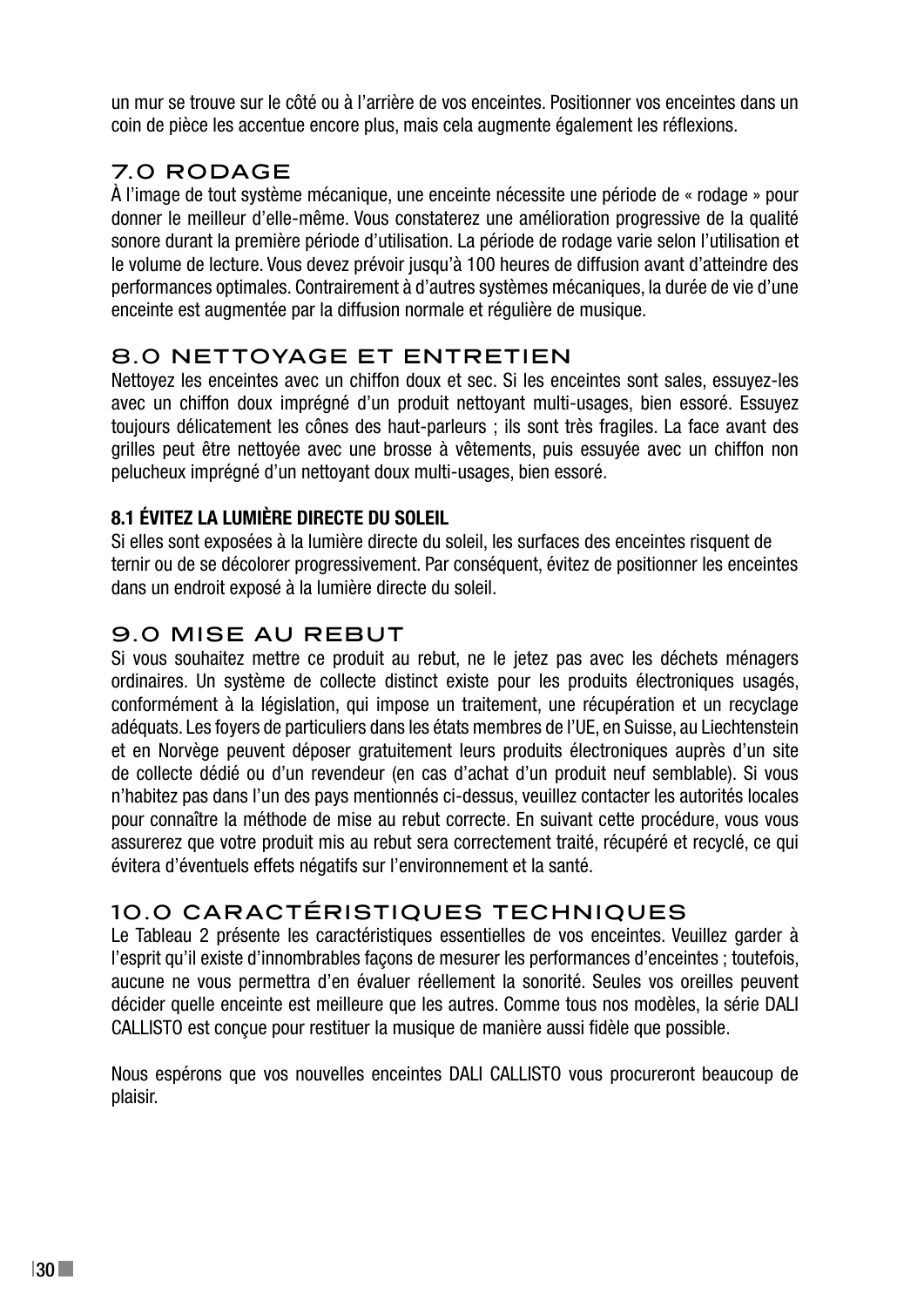

注意,请勿拆开机盖,以防触电,本机内部没有用户可以<br>维修的零件,需要时,请交给有资格的维修人员进行维修

小心触电,请勿擅自开启 为减少触电风险,请勿移去背板。 包装内不含用户可维修零件。 请让资深技术人员维修。

器具耦合器作为断开装置, 该断开装置应能保持方便的操作。

- 1 阅读用法说明 在打开本电器之前,请仔细 13 搁置期 若长期不使用本电器,请将电源 阅读安全和操作说明。
- 2 说明书保管 请妥善保管说明书,以便将来 14 防止固体或液体物进入 防止固体物或液 参考。
- 3 留意警告 请遵守本电器上和操作说明中的 15 需要维修的情况 所有警告。
- 4 遵守说明 请遵守所有的操作和使用说明。
- 5 防水防潮 请勿在近水处 例如浴缸、洗脸 池、厨房水槽、洗衣池、游泳池或潮湿的地 下室等处使用本电器。
- 6 载物台或置物台 如果制造商建议仅能在 16 服务 用户不能在操作说明规定的服务范 推车或置物台上使用本电器,则用户应当遵 守。
- 7 墙壁或天花板固定 请遵从制造商的推荐方 17 不要将电池或者电池组暴露在高温环境下, 法将本电器固定到墙壁或天花板上。
- 8 通风 请把本电器安置在合适的位置以保证 通风,例如本电器不能放在床、沙发、地毯 等堵塞设备通风口的表面上,也不能放置在 嵌入式结构上,如书架或壁橱,防止阻碍设 备通风口处的空气流通。
- 9 热源 请保持设备远离热源——如暖气片、 散热格栅、火炉或其它产生热量的本电器。
- 10 电源 仅允许使用操作说明指定的或本电器 上标注规格的电源。
- 11 电源线保护 请把电源线缠绕起来,以防被 踩踏或被放在上面的物品夹住,尤其要当心 插头、插座或连接本电器的电源线。电器耦 合器可用作断电装置。
- 12 清理 请勿使用液体清洁剂,应使用干布擦 拭灰尘或油污。



仅适用于海拔 2000 m 以下地区安全使用



三角形带闪电的标志警示用户: 本电器箱体<br>内部的非绝缘体存在 "危险电压" ,也许会 造成触电事故。



三角形带惊叹号的标志提醒用户:本电器所 附的说明书中,写有重要的操作和维修(服 务)指南。

- 线从插座中拔出。
	- 体从箱体缝隙进入设备。
	- 当本电器受到以下损 坏,应让专业维修人员进行维修:
		- a) 电源线或插头损坏;
		- b) 异物或液体进入本电器;
		- c) 本电器被暴露在雨中;
		- d) 本电器异常运行或性能有明显下降;
		- e) 本电器跌落或箱体损坏。
	- 围之外取得电器维修服务。其它任何维修服 务请向专业维修人员咨询。
	- 例如阳光直射的地方或者火焰旁等。
- 18 如果更换了不匹配的电池,那么可能引发爆 炸。请根据要求,更换成相同或者同样类型 的电池。
- 19 请将新的和旧的电池远离儿童。如果电池盒 没有安全地关闭,请停止使用产品,并将之 远离儿童。
- 20 该设备是二级或者双重绝缘电子产品,所以 不需要安全地接。
- 21 电源线作为断电设备,应该在使用过程中保 持操作的便捷性。为了能把电子设备彻底断 电,电源线必须从插座中完全拔离。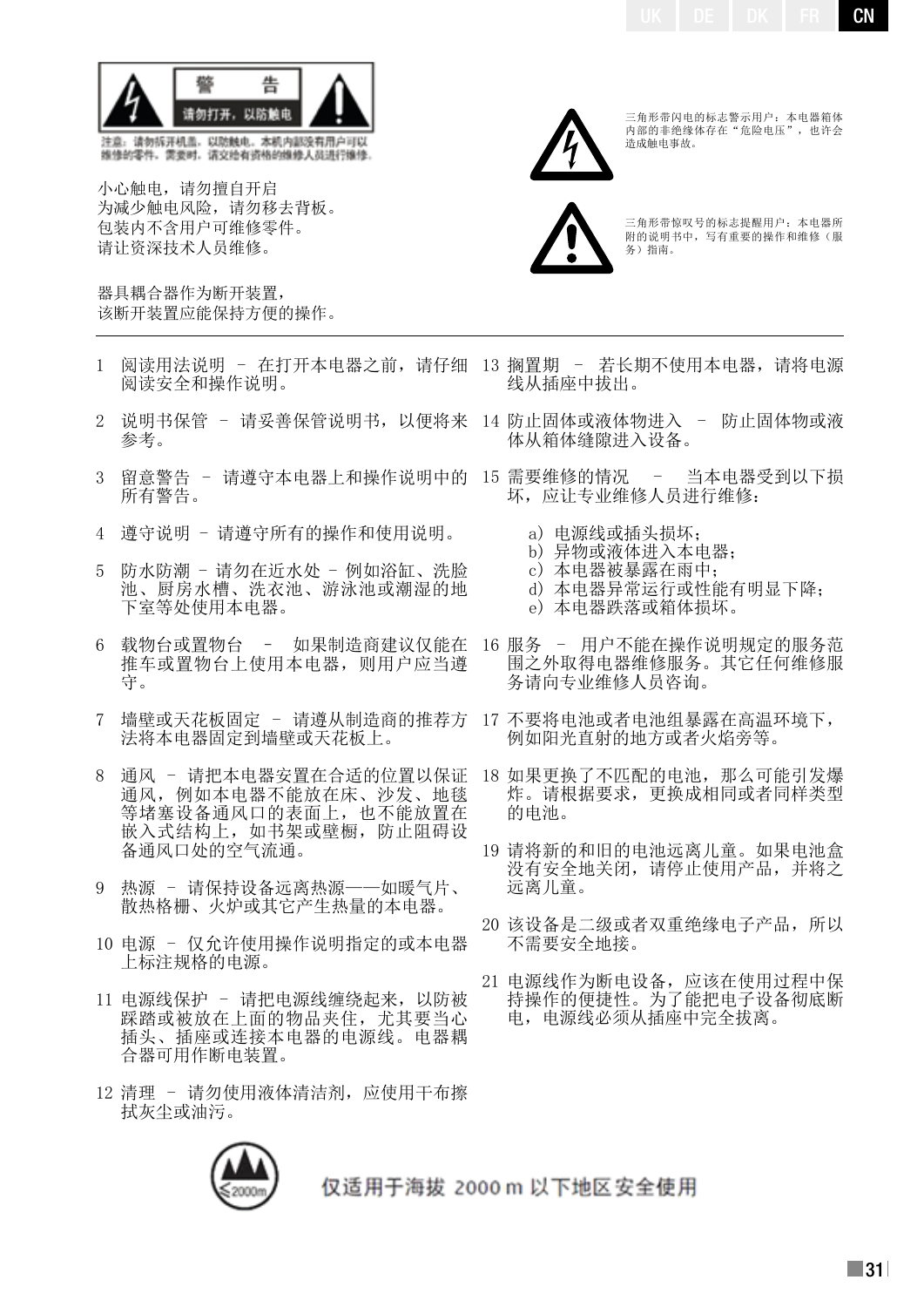# 目录

| 1.0 简介    | 33 |
|-----------|----|
|           |    |
| 2.0 拆包    | 33 |
| 3.0 放置    | 33 |
| 4.0 连接    | 34 |
| 5.0 用法    | 34 |
| 6.0 收听房间  | 35 |
| 7.0 磨合    | 35 |
| 8.0 清洁和维护 | 35 |
| 9.0 丢弃    | 35 |
| 10.0 技术规格 | 35 |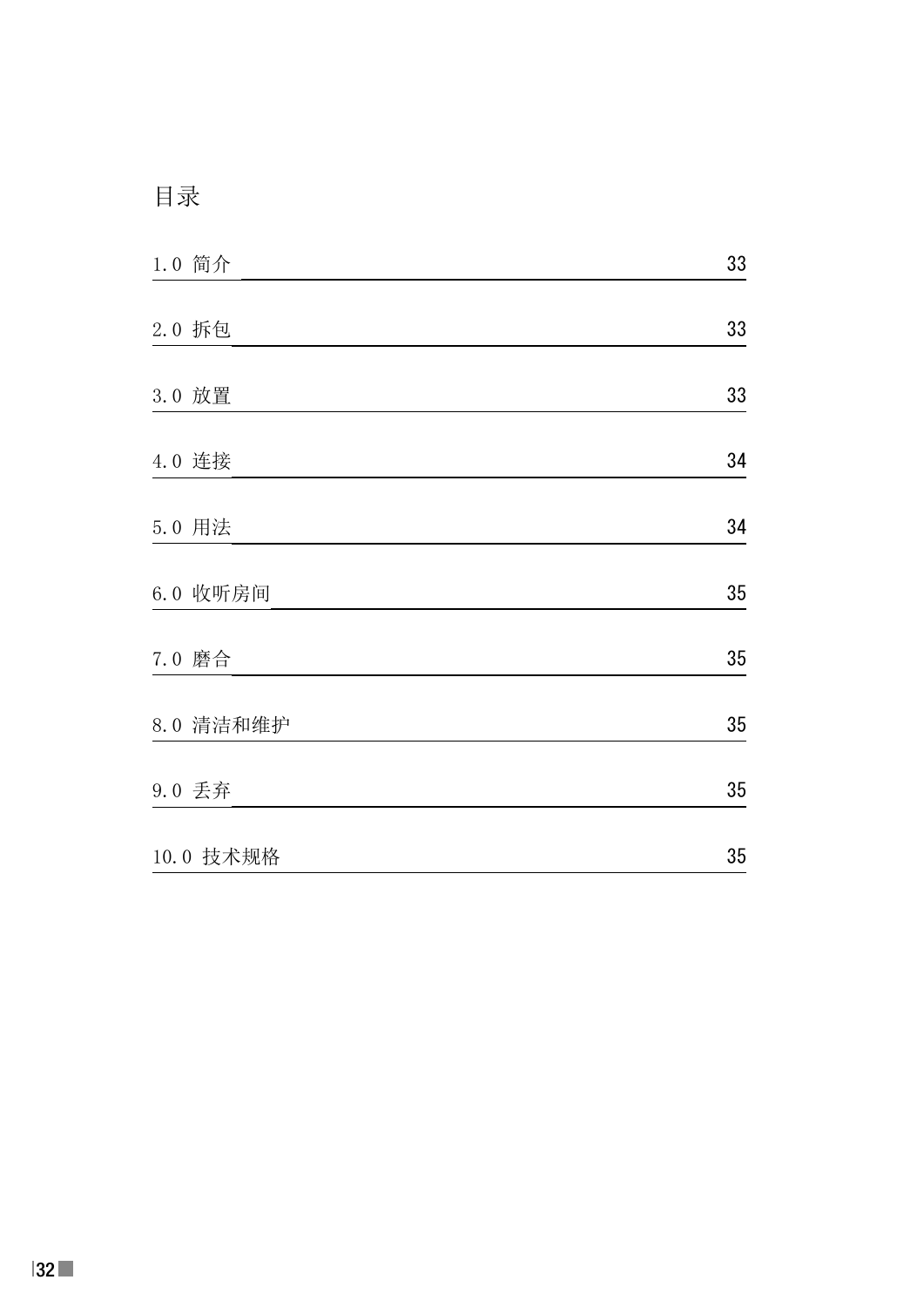1.0 简介

恭喜您购买了新的 DALI CALLISTO 音箱。以最佳方式安装和连接您的新 DALI CALLISTO 音箱对我们很重要。因此,我们建议您阅读本手册并按照建议进行操 作。本手册包含安装和连接说明,以及有关充分利用新音箱的窍门和建议。 DALI 因依据严格的设计和性能标准生产独一无二的音箱而享誉全球。每台 DALI 音箱的目标始终是我们的首要承诺:在家中营造一种让您忘记时间和地点的听 觉体验。

请记得在 www.dali-speakers.com 注册以获取 DALI 新闻简报。 尽情享受吧!

2.0 拆包

拆开零部件包装时,请小心操作,以免造成损坏。根据您购买的 DALI CALLISTO 型号,音箱会随附不同的配件。请检查硬纸箱中是否包含所有零部件(见表 1 )。请保留包装材料,以便在需要迁移或维修音箱时使用。

3.0 放置

为实现最佳效果,应围绕您最喜欢的收听位置对称安装音箱(见图 1)。我们 建议您试着调整音箱的位置 - 音质会因音箱位置而异。

对于 DALI CALLISTO 2 C, 应将音箱放置在理想位置, 以便当您坐在最喜欢的收 听位置时,高频扬声器大约处于耳朵的高度。DALI CALLISTO 2 C 应距离后墙至 少 20 厘米(8 英寸)。

DALI CALLISTO 6 C 是一款落地式音箱。它应距离后墙至少 20 厘米 (8 英寸)

放置在音箱和收听位置之间的物体可能会对音质造成负面影响。所有 DALI 音 箱的设计均符合我们的宽分散原则,因此,不应将其与收听位置成角度放置, 而应与后墙平行放置(见图 2)平行放置可以降低主收听区域的失真,同时改 善房间集成。宽分散原则还可确保声音在收听房间里的大面积区域内均匀传播

3.1 DALI CALLISTO 6 C

音箱为落地式,底部采用脚钉或橡胶缓冲块(见图 3A)。脚钉或橡胶缓冲块可 以改善音质。您可以试用两者,听听哪种方案在您的设置中提供最佳音质。

应将脚钉(随附)松散地固定在四个铝制脚架上,只略微拧紧脚钉的反螺母。

使用螺钉将脚架安装在音箱底部的螺纹孔中。拧紧螺钉之前,让脚架抵住箱 体。将装好脚钉的音箱直立放在地板上,使其稳稳站立而不摇晃。拧紧螺母, 将四个脚钉固定到铝制脚架中。请小心操作, 避免过度拧紧反螺母。

注意:请注意,如果没有适当保护,脚钉可能会损坏地板。

注意:在某些地板表面上和某些房间中,使用脚钉对获得最佳效果至关重要 。

3.2 DALI CALLISTO 2 C

DALI CALLISTO 2 C 不仅针对支架安装进行了优化,而且也适合在架 子上使用。如果放置在支架或架子上,可将随附的缓冲块放在音箱下 面,确保音箱稳定无振动(见图 3B)。 4.0 连接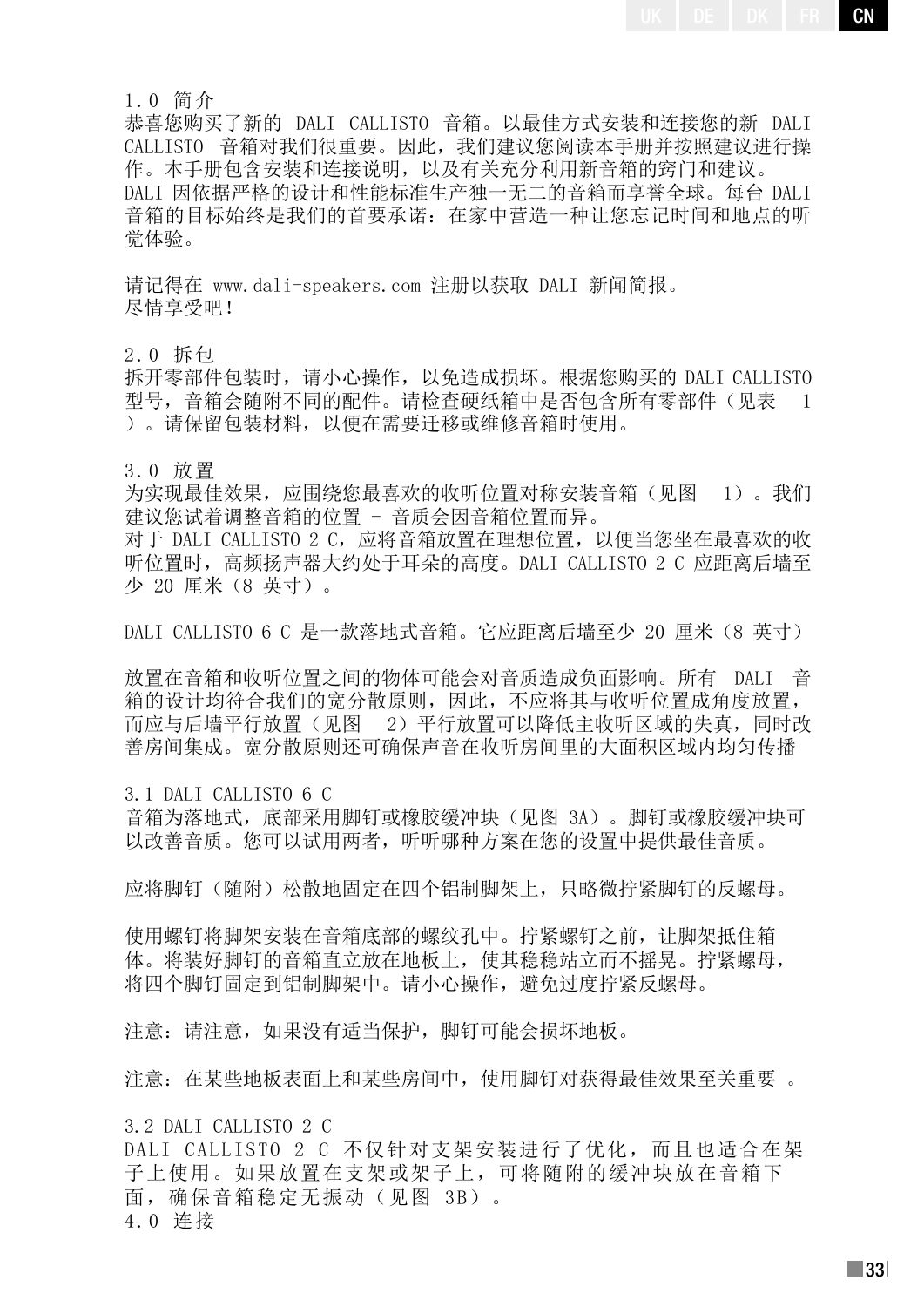主连接位于 CALLISTO 音箱背面(见图 5)

- 1) 电源接口
- 2) 电源开关
- 3) 保险丝舱
- 4) ADC IN
- 5) USB 服务端口
- 6) LINK CONNECT 按钮

5.0 用法

将提供的电源线连接到电源接口和电源插座。使用电源开关打开 CALLISTO 音 箱。

注意: 如果在已接通电源并将电源开关调到 ON 时 CALLISTO 无法通电, 则保 险丝可能已烧断或出现故障。更换与原装保险丝相同类型的保险丝 - 请在功 放背面查看保险丝类型。如果保险丝反复烧断,请联系您的授权经销商,将 CALLISTO 音箱送到经授权的服务中心进行检修

5.1 连接音箱

DALI SOUND HUB。如果您在购买 CALLISTO 音箱时也购买了 DALI SOUND HUB,请按《SOUND HUB 快速入门指南》中的指引来连接 CALLISTO 音箱。 ADC IN 电缆连接。在此情况下,音箱将采 用固定增益。DALI 建议使用优质电 缆,长度最好不超过 3 米。

5.2 音量控制 连接到 DALI SOUND HUB 时, 您可以在每个音箱的正面顶部控制系统音量(见图 4)。如果使用 ADC IN 连接,则只能在播放设备上控制音量。

5.3 正面 LED

无论何时改变音量,音箱正面的 LED 面板都会亮起并指示音量。将音箱静音 时,LED 面板两端最外侧的 LED 将闪烁以指示此状态。 正面 LED 将在一小段时间后熄灭,只剩下一个 LED 亮起,指示当前音量。

5.4 自动关闭

如果在一段时间内检测不到任何信号,CALLISTO 将自动关闭。检测到音频信号 时,CALLISTO 将自动再次打开。

5.5 固件更新

如果 CALLISTO 音箱的新固件已发布,请使用 USB 服务端口更新音箱。请按照 固件下载文件中的说明进行操作。 请在 www.dali-speakers.com 上查找最新固件。

5.6 恢复出厂设置 如有必要对 CALLISTO 音箱恢复出厂设置,可以按照以下步骤进行: 1) 关闭 CALLISTO 音箱,等待大约 15 秒 2) 按住 LINK CONNECT 按钮